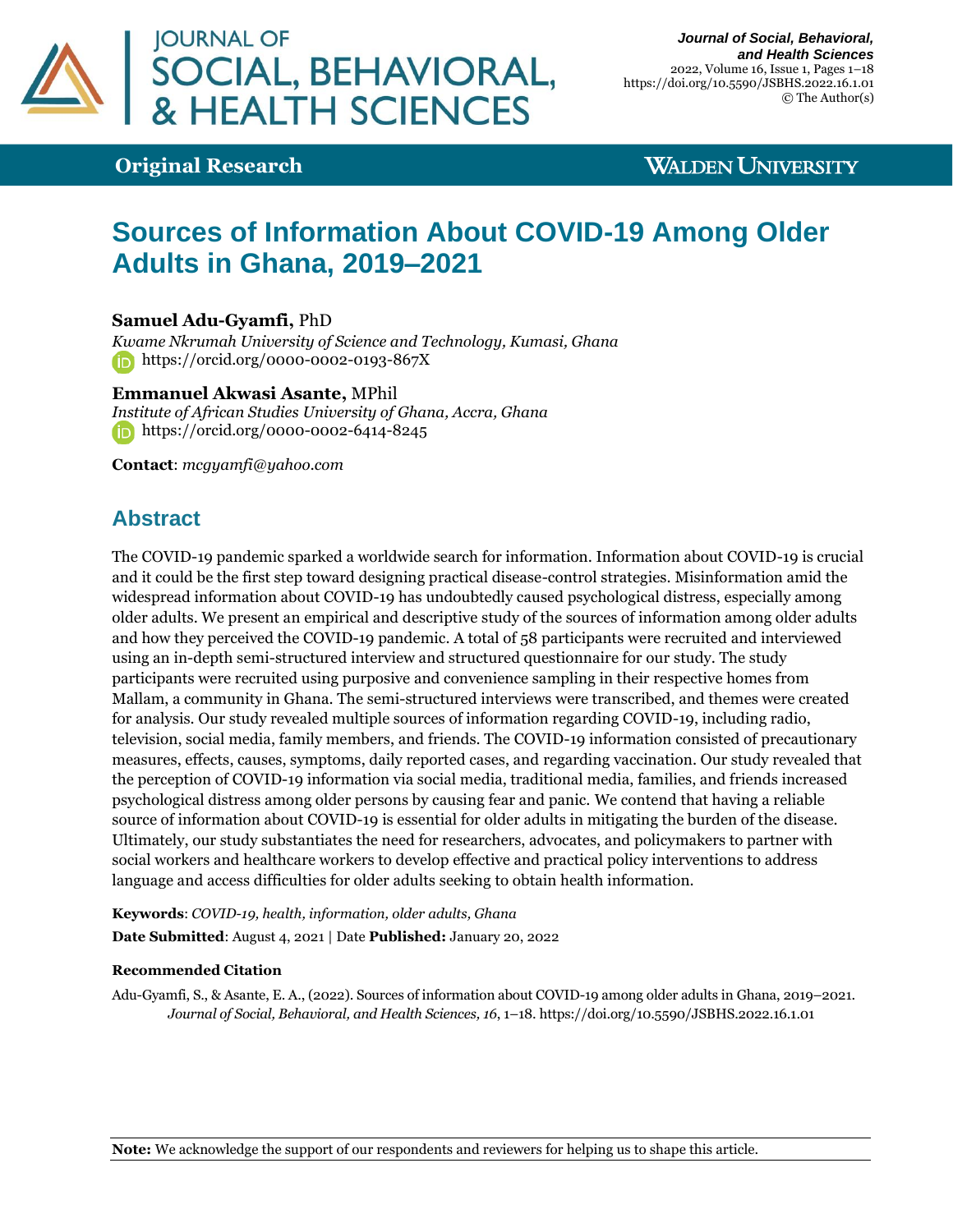# **Introduction**

The COVID-19 pandemic, caused by severe acute respiratory syndrome coronavirus 2 (SARS-CoV-2), remains a major public health threat, despite the discovery of a vaccine (Olaimat et al., 2020). COVID-19 is a member of the coronavirus family that is transmitted between humans and several animal species (Gao et al., 2020). Undeniably, people with comorbidities such as kidney disease, diabetes 2, hypertension, stroke, and cancer account for about 90% of the COVID-19 disease burden (Attoh et al., 2020; Olaimat et al., 2020; World Health Organization [WHO], 2020). The major cause of mortality among older adults from COVID-19 disease is notable. Despite the initial reductions in daily reported cases and death counts, the worldwide mortality rate remains incomparable and unprecedented due to new variants.

The exposure of older adults to the COVID-19 pandemic has resulted in a flurry of healthcare obligations, including COVID-19 knowledge and therapy to mitigate the consequences. Several information platforms, such as the mass media (television, radio), print (magazines and newspapers) and the new media (internet, social media), have provided health-related information, which has significantly impacted communication structures worldwide (Mboowa et al., 2020; Wiederhold, 2020). It is possible that the extensive availability of information has helped people to navigate, access, understand, and evaluate information services that scaffolded health protection during the COVID-19 pandemic (Dadaczynski et al., 2021). Many people across the globe have been constantly hunting for information since the outbreak of the pandemic, and the search for health information through online platforms has considerably increased (Nambisan, 2011). Furthermore, the health concerns of individuals about the COVID-19 mortality rate have prompted frequent information searches (Eastin & Guinsler, 2006). Studies suggest that individuals who are concerned about their health are more prone to exaggerate unfavorable information that supports their health demands (Eastin & Guinsler, 2006; Jones et al., 2021). Hence, the widespread dissemination of information by the media has contributed to the intensity of COVID-19 psychological problems.

Globally, the COVID-19 crises have disproportionately impacted older adults, women, and children, aggravating their existing information gaps and the prevalence of health disparities (Wang et al., 2013). According to the WHO, inaccurate or misleading information in the digital and traditional media surged significantly during the early days of the COVID-19 pandemic, with varying degrees of trustworthiness (WHO, 2020; Wiederhold, 2020). Thus, older adults experienced fear, panic, worry, and insomnia (Girdhar et al., 2020; Parlapani et al., 2020; Harper et al., 2021). The fear of contracting the virus and dying because of a compromised immune system, as well as the risk associated with old age, may have prompted older adults to learn more about COVID-19 (Girdhar et al., 2020; Parlapani et al., 2020; Gerhold, 2020).

Except for South Africa, which has the highest death rate of almost 63,499, the death rate in Africa has not been drastically high. In Ghana, available data show that older adults account for almost 90% of all COVID-19 deaths (Ashinyo et al., 2020; Worldometer, 2021). The media in Ghana is vibrant and dynamic, mainly because of some level of unfettered freedom of expression and the widespread effect of new media coverage. Ghana's government, like many other governments around the world, used traditional and digital media (e.g., television, radio, Twitter, Facebook, Instagram, and YouTube) to inform citizens about COVID-19 precautionary measures (Soroya et al., 2021). Compliance with these precautionary measures had a huge influence on every aspect of human life, including social networks and support systems for older adults. Data indicate that people resorted to a variety of media sources to stay informed about COVID-19 (Soroya et al., 2021; Statista, 2020; Khalifa et al., 2020). However, misinformation conceived as an "infodemic" by the WHO as well as the mortality rate linked to COVID-19 wreaked havoc, invoked fear, uncertainty, and sadness among many older adults (Soroya et al., 2021; WHO, 2020).

Taking a critical look at the Ghanaian situation, the youth have embraced the use of the internet and social media as a means of accessing information and transferring knowledge, whereas the use of the internet and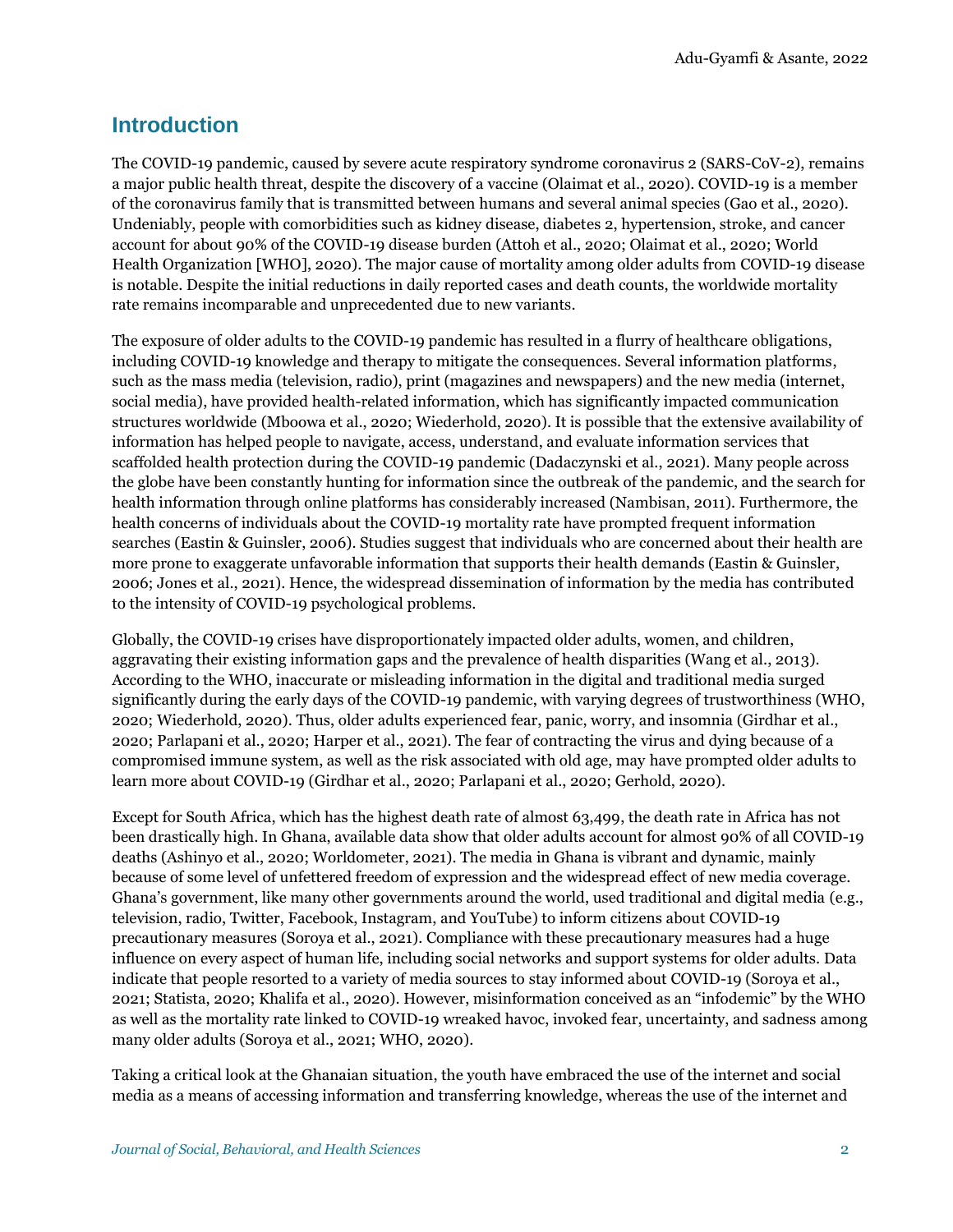smart technologies among older adults may be less enthusiastic. This follows that not all older adults are comfortable using technology to satisfy their health needs or those of their family members (Magsamen-Conrad et al., 2019). Although seeking health information improves people's understanding of their health needs, information may also influence individuals' health decisions (Niederdeppe et al., 2008). Particularly, older adults experiencing frailty and psychological distress are more likely to disregard information about their conditions, hence resulting in underreporting (Ayers & Kronenfeld, 2007; Liu, 2020). With COVID-19, where people's social networks have been disrupted, family members and friends who served as support to older adults were also equally faced with challenges. This has resulted in inconsistencies among older adults' psychological well-being (Ebrahim et al., 2020). This is particularly difficult for older adults in Ghana who may experience functional difficulties and rely primarily on family, friends, and the community for assistance.

In Ghana, social support networks have established a flexible avenue for older adults to get information from their family, friends, and the media (Dean et al., 2017; Powe, 2015). Seeking health information by older adults may differ, depending on their residency and the nature of the COVID-19 pandemic disease. For example, older adults living in rural or periurban areas are more likely to rely on traditional media sources, such as radio and television, for information than their urban counterparts who are educated and earn higher incomes. Therefore, the older urban adults may have the necessary resources to access information via the internet and new media (Magsamen-Conrad et al., 2019; Dean et al., 2017; Powe, 2015; Ramanadhan & Viswanath, 2006). Furthermore, the differences in vulnerability, language challenges, inadequate healthcare delivery, gender, ethnicity, and disparities in health systems may also influence the seeking of health information among older persons (Wang et al., 2013). On the other hand, older adults who live alone may receive less information and face multiple adverse effects about COVID-19.

The spread of COVID-19 has been accompanied by widespread media coverage, with the COVID-19 pandemic becoming the most searched word on the internet in 2020 and 2021 (WHO, 2020; Aquino-Canchari et al., 2020). This research on COVID-19 pandemic information-seeking among older Ghanaians is one of the first attempts to better understand how older people seek health information during a crisis. In a developing country like Ghana, studies on knowledge and sources of information on the health needs of older persons have received less attention (Agyemang-Duah et al., 2020). As a result, seeking of health information and its impact on disease management are critical to the well-being of individuals, especially the vulnerable groups in society. Furthermore, obtaining a better understanding of the health awareness of older persons could have major policy implications for their long-term care. To improve access to trustworthy health information and construct successful health treatments, it is critical to research sources of health information among older adults with low income. Therefore, our study aimed to investigate the sources of information and the perspectives of older adults on the COVID-19 pandemic in Ghana.

# **Method**

**Study Setting.** Our research was carried out in a periurban town of Mallam, part of the Weija-Gbawe Municipal Assembly in the Greater Accra Region of Ghana. Mallam, which has a population of 25,841, is a periurban community located on the Kaneshie-Winneba highway. Mallam is a lowland area southwest of the Accra lowlands that stretches from the McCarthy Hills drainage divide into the southern lowland plains of the Odokor-Mallam road (Gyekye, 2011). It is in the West of the Ga South Municipal District, which forms part of Greater Accra, covering an area of 225.67 km2. The town is approximately 12 kilometers from the Central Business District of Accra and serves as the capital's western border.

Historically, the first settlers were the Ga, who were followed by the Hausa, making the population primarily Ga and Muslim. As the community grew, other ethnic groups, including the Akan (Fanti), Ewe, and Guan, found their homes there. Today, Mallam hosts various ethnic and religious groups. The Mallam community is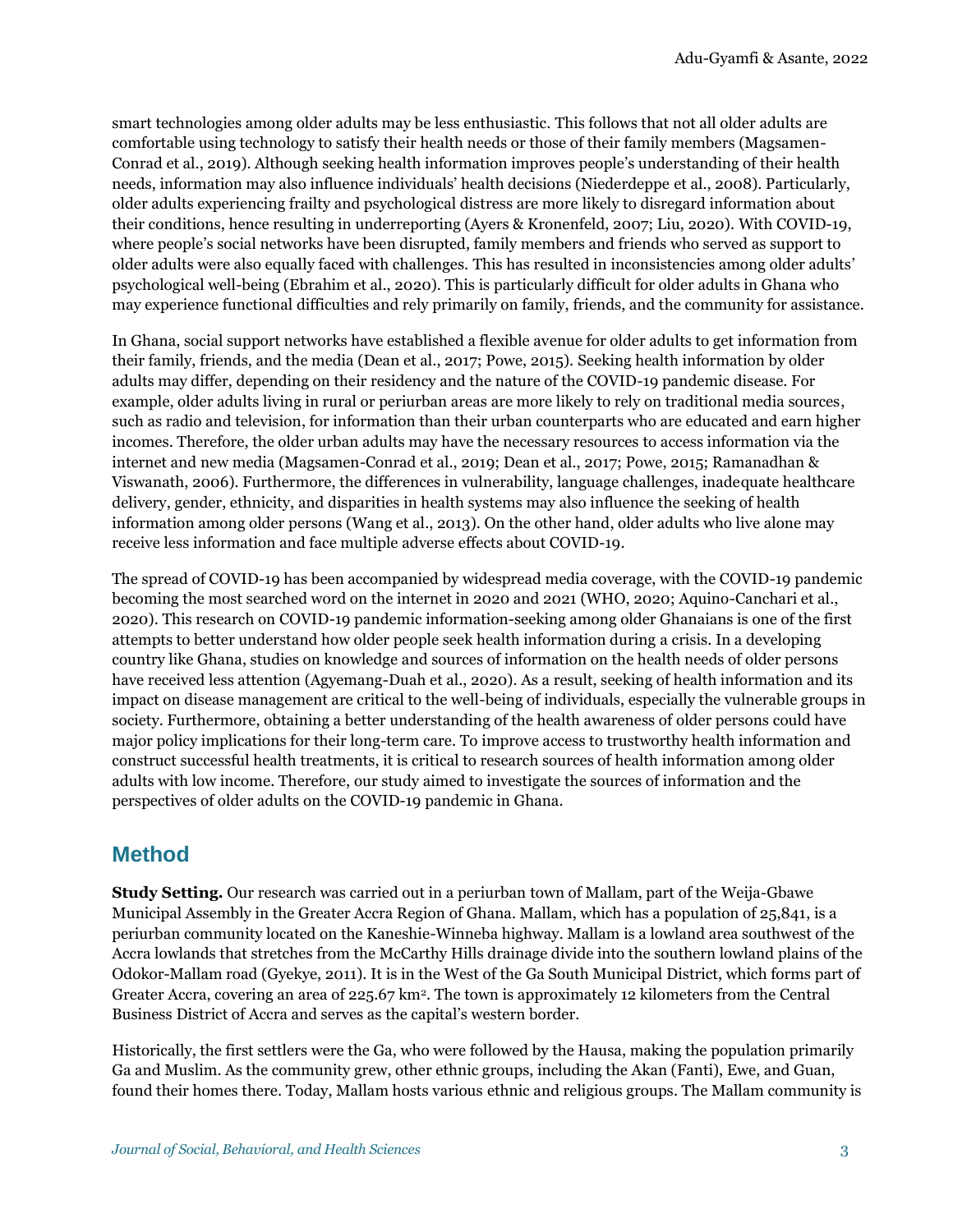divided into ethnic groups, with the majority being Ga, Akan (Fanti), Ewe, Hausa, and Wala. Nevertheless, due to Mallam's multiethnic and multicultural characteristics, common languages spoken in the town include Ga, Akan (Twi or Fanti), Pidgin English, and Ewe.

The Mallam community is divided into two religious groups: Christians and Muslims. The major religious faith of the town used to be Islam, but Christianity has increasingly gained prominence among the population, particularly among women, with an increasing number of churches. Currently, nearly two-thirds of the population are Christians; yet in terms of religious affiliation, Mallam is technically associated with Muslims.

Mallam was a rural town in the 1980s, but it has seen the fastest rates of urbanization and is now Ghana's most densely populated periurban community with huge slums. The population growth of Mallam can be linked to rural-urban migration and the spillover of Greater Accra Region's growth into the localities of the surrounding towns and districts (Gyekye, 2011). The Mallam community has two distinct seasons: rainy and dry. The dry season runs from November to March, whereas the rainy season runs from April to October, with June and July being the wettest months. During the rainy season, severe flooding is common due to the general rainfall formation from the direction of the Aburi hills (Gyekye, 2011).

The economic activities of Accra include trading, agriculture, and fishing. The cost of living in Accra is very expensive in comparison with other parts of the country, and the city is a home to people of varied socioeconomic backgrounds (Sanuade et al., 2014). These descriptions are representative of Accra's general population, including Mallam. While residents of Mallam, as well as the broader population of Accra and Ghana, acquire information from electronic, print, and internet media as well as social media, family members and friends are the most regular and major sources of information for many older adults.

### **Study Population and Design**

Our research is part of a qualitative study of older adults, which was aimed at exploring the experiences of older adults during the COVID-19 pandemic in Ghana. Our information was extracted from our wider study that sought to investigate the "Experiences and Coping Strategies of Older Persons in Ghana During the COVID-19 Pandemic." The original study employed qualitative techniques and involved four sets of goals: (1) to examine and analyze the psychological impact of COVID-19 on older adults; (2) to explore the experiences of older adults with COVID-19; (3) to investigate the sources of information of older adults about COVID-19 and their impressions; and (4) to examine social support received by older adults during the COVID-19 pandemic. Although our study is primarily qualitative, we adopted a descriptive statistical design to collect participants' baseline demographic data in relation to age, marital status, gender, ethnicity, religion, education, living arrangements, occupation, and family type. The study population consisted of older adults, aged 60 and above, who live in their respective households in the Mallam community. Using semistructured interviews, data were gathered from 58 eligible older adults who live in their homes (compound/rented or ownership), receive home care from family members, and had no serious impairment. Furthermore, we employed a structured questionnaire to investigate variables, such as older adults with comorbidities, sources of information before COVID-19, and information about COVID-19. We carried out in-depth semistructured face-to-face interviews to explore the participants' views on the content of the information and their impressions after receiving information on COVID-19. This allowed participants to develop their own meanings of the event qualitatively and focused on collecting sociodemographic and other information regarding COVID-19 knowledge and perceptions (Curry et al., 2009; Creswell, 2013).

### **Recruitment and Sampling Procedure**

Study participants were purposively and conveniently sampled. Convenience sampling was used because the study site is densely populated and experiences a high standard of living. Most respondents work during the day and are always on the lookout for ways to diversify their income. Only those who were accessible at the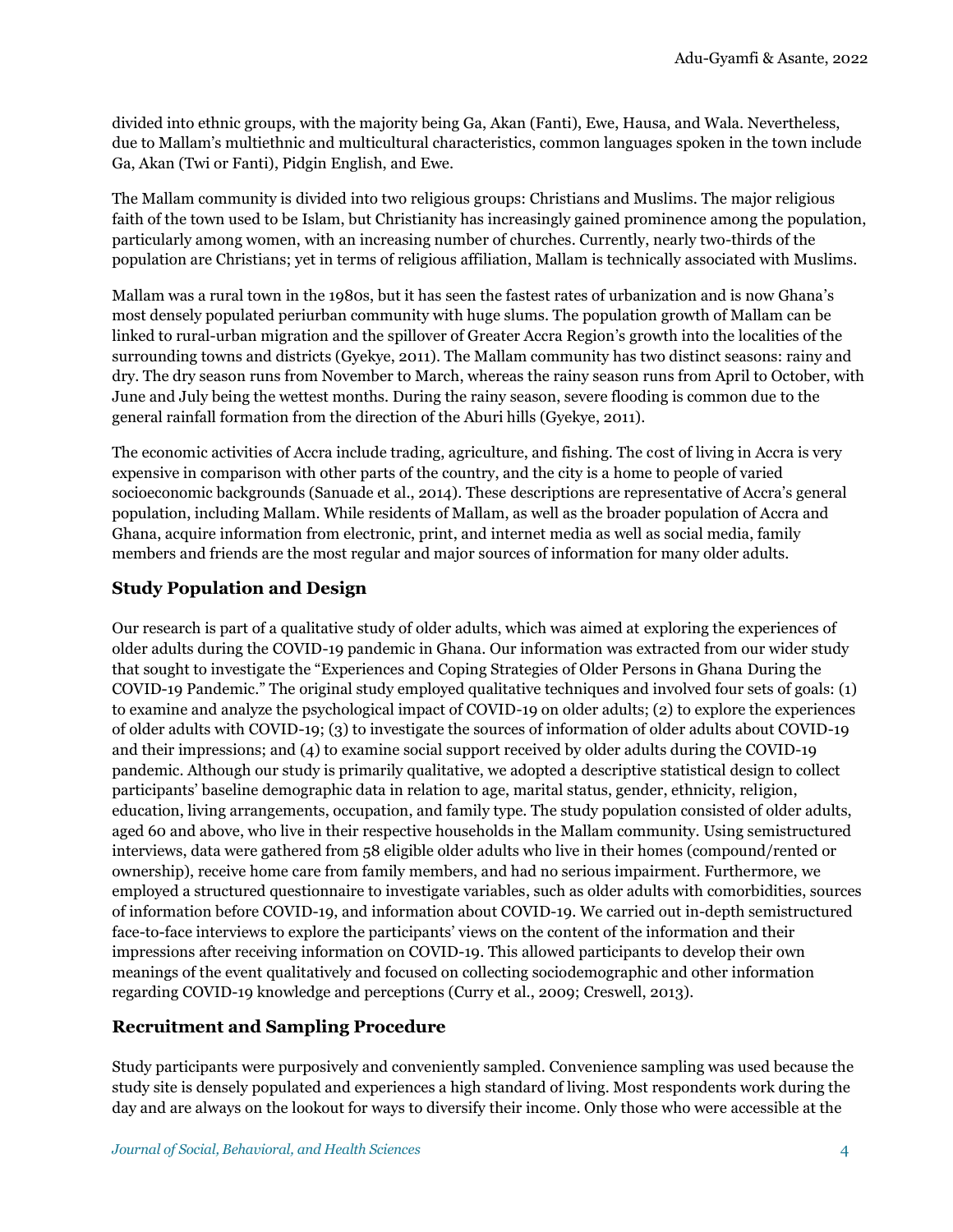time of the visit were recruited to participate in the survey. Participants were physically reached at their residences and asked to voluntarily sign an informed consent form for participation in the study. Participants were regarded as eligible if they did not have difficulty speaking or were not suffering from serious impairment. We explained the study to potential participants who expressed interest and had the capacity to participate in the study. We explained the investigation, read the consent procedures, and highlighted the significance of the study. Although several participants had comorbidities or functional difficulties, they were not in a critical condition. Apart from older adults with conditions such as stroke and those who found it difficult to speak at the time of visit, demographically diverse older persons were included in our study. A written consent was obtained from the participants, family members, and other caregivers who provided care for older adults. All participants who completed the screening process and agreed to participate in the study signed the informed consent form. No individual was identified as a COVID-19 carrier or admitted having had an infection of COVID-19.

### **Data Collection**

Data were collected among older adults in the Mallam community between March and May 2021. In-person, face-to-face, in-depth open-ended interviews were conducted to obtain data on participants' experience with COVID-19. This is because we attempted to get an understanding of older adults' experience and sought information regarding COVID-19, as well as their general perception of it. These strategies were highly suggested as used by previous studies (Denscombe, 2010; Lasch et al., 2010). Using the face-to-face interview technique, we were able to comprehend the participants' experiences and available support regarding the sources of information on the COVID-19 pandemic. The structured questionnaire survey was adopted to obtain data on demographics, health status, sources of knowledge about COVID-19, and perspective and impression with information on the causes and effects of COVID-19. During data collection, participants and their caregivers were briefed about the significance of the study. Participants had the right to interrogate the purpose of the study and, when in doubt, they could exclude themselves from participating in the study. The questionnaire included four sections: (1) sociodemographics, (2) participants' identity, (3) experiences with COVID-19, and (4) sources of information. After a thorough review of the questions, the questionnaire was administered to 58 participants who were older adults in the Mallam community.

Thus, the interviews were kept flexible to reduce bias, yet what was important to the study was not overlooked. Each participant was interviewed once, with interviews lasting 40 minutes. As a result of the additional structured questions and the short in-depth interviews, participants' responses were brief. The interview questionnaires and guide were written in English; however, questions were asked in Twi and English during the interview. Even though the Ga language is widely spoken in the community, the study site is heterogenous and the people are multilingual. Interview questions were posed in English and Twi because most study participants could speak either Twi or English. Furthermore, many of the participants had formal education and could speak basic English, although others could not read or speak English. Only a handful of the participants could communicate in Pidgin English. In summary, 85% of the participants reported frailty, weight loss, restricted food intake, and decreased grip strength.

### **Data Analysis**

The interviews were recorded on audiotape using a Nokia 2.2 Android phone and saved for subsequent processing and analysis. Data were transcribed for analysis, and participants remained anonymous. Each transcript was read through repeatedly and we cross-checked the statistical data and analyzed it qualitatively. Furthermore, the findings of this study were based on data gathered rather than our personal opinions and preferences.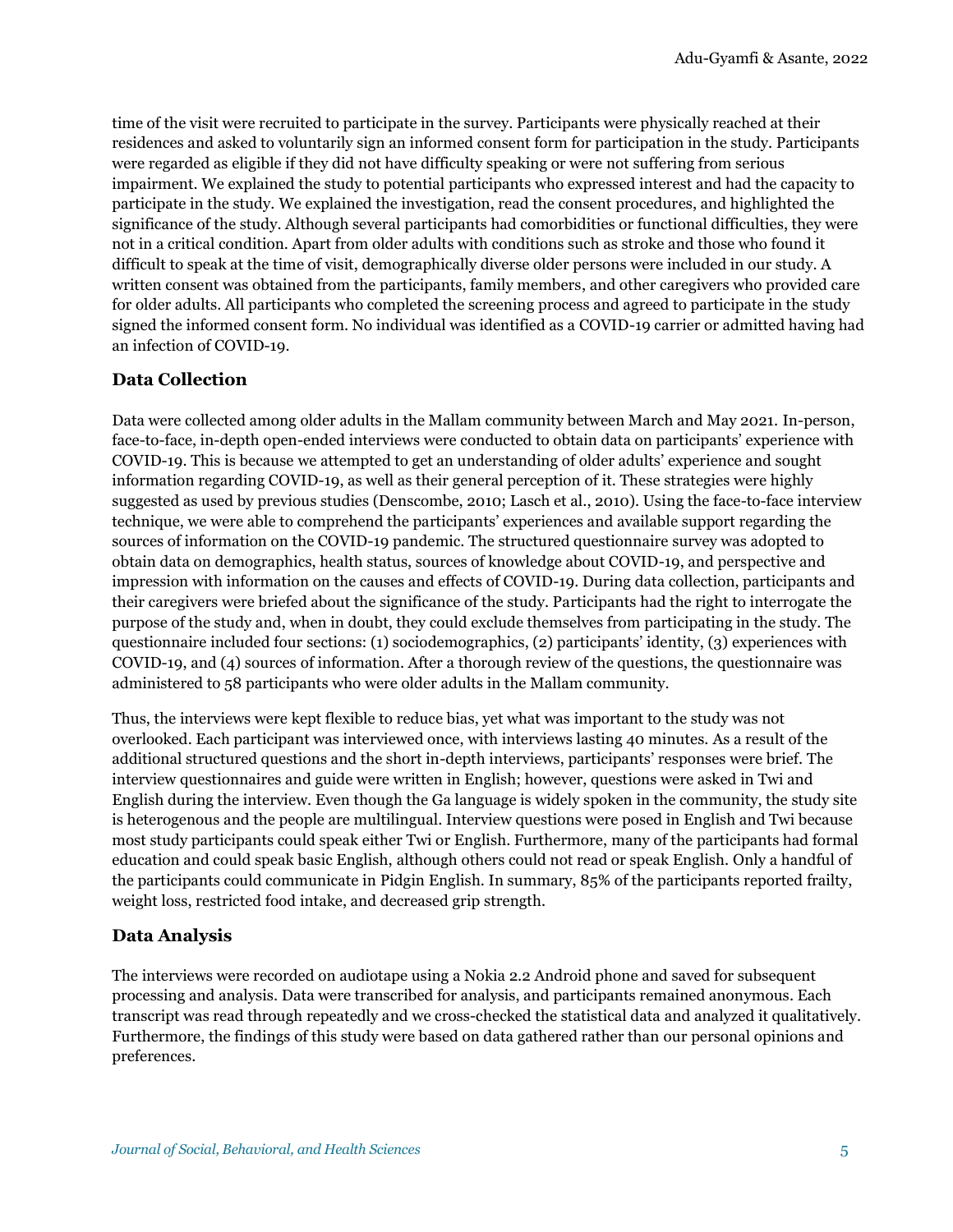## **Ethical Approval**

The Committee on Human Research Publication and Ethics (CHRPE), Kwame Nkrumah University of Science and Technology (KNUST), Ghana, examined and approved the study (ref: CHRPE/AP/108/21). Respondents were provided with written informed consent and were assured of the confidentiality and privacy of the information they gave. The participants of the study were assured that their participation was entirely voluntary. As a result, they were able to withdraw their participation at any time.

# **Results**

### **Sociodemographic Characteristics of the Participants**

A total of 58 older adults, aged 60 years and above, were recruited for the study. All 58 participants were interviewed; 46 (79.3%) were females and 12 (20.7%) were males. Most participants were Christians (51; 87.9%) and the others (7; 12.1%) were Muslims. Twenty-five (43.1%) were widowed, while 20 (34.5%) were married and 13 (22.4%) had divorced (Table 1).

| Sociodemographic<br>Characteristic | Frequency $(n =$<br>58) | %        |
|------------------------------------|-------------------------|----------|
|                                    |                         |          |
| Gender                             |                         |          |
| Male                               | 12                      | 20.7     |
| Female                             | 46                      | 79.3     |
| Age                                |                         |          |
| $60 - 69$                          | 37                      | 63.8     |
| $70 - 79$                          | 13                      | 22.4     |
| $80 - 89$                          | 5                       | 8.6      |
| $90 - 99$                          | 3                       | 5.2      |
| Religion                           |                         |          |
| Christianity                       |                         | 87.9     |
| Muslim                             | 51                      |          |
|                                    | 7                       | 12.1     |
| Traditionalist                     | $\Omega$                | $\Omega$ |
| <b>Educational status</b>          |                         |          |
| Primary                            | 9                       | 15.5     |
| Middle/Form 4/JSS                  | 23                      | 39.9     |
| Secondary/Voc Tech                 | 7                       | 11.9     |
| College/Tertiary                   | 6                       | 10.3     |
| None                               | 13                      | 22.4     |
|                                    |                         |          |
| <b>Marital Status</b>              |                         |          |
| Married                            | 20                      | 34.5     |
| Single                             | $\overline{4}$          | 6.9      |
| Divorced                           | 13                      | 22.4     |
| Widow                              | 21                      | 36.2     |

| Table 1. Sociodemographic Characteristics |  |  |
|-------------------------------------------|--|--|
|                                           |  |  |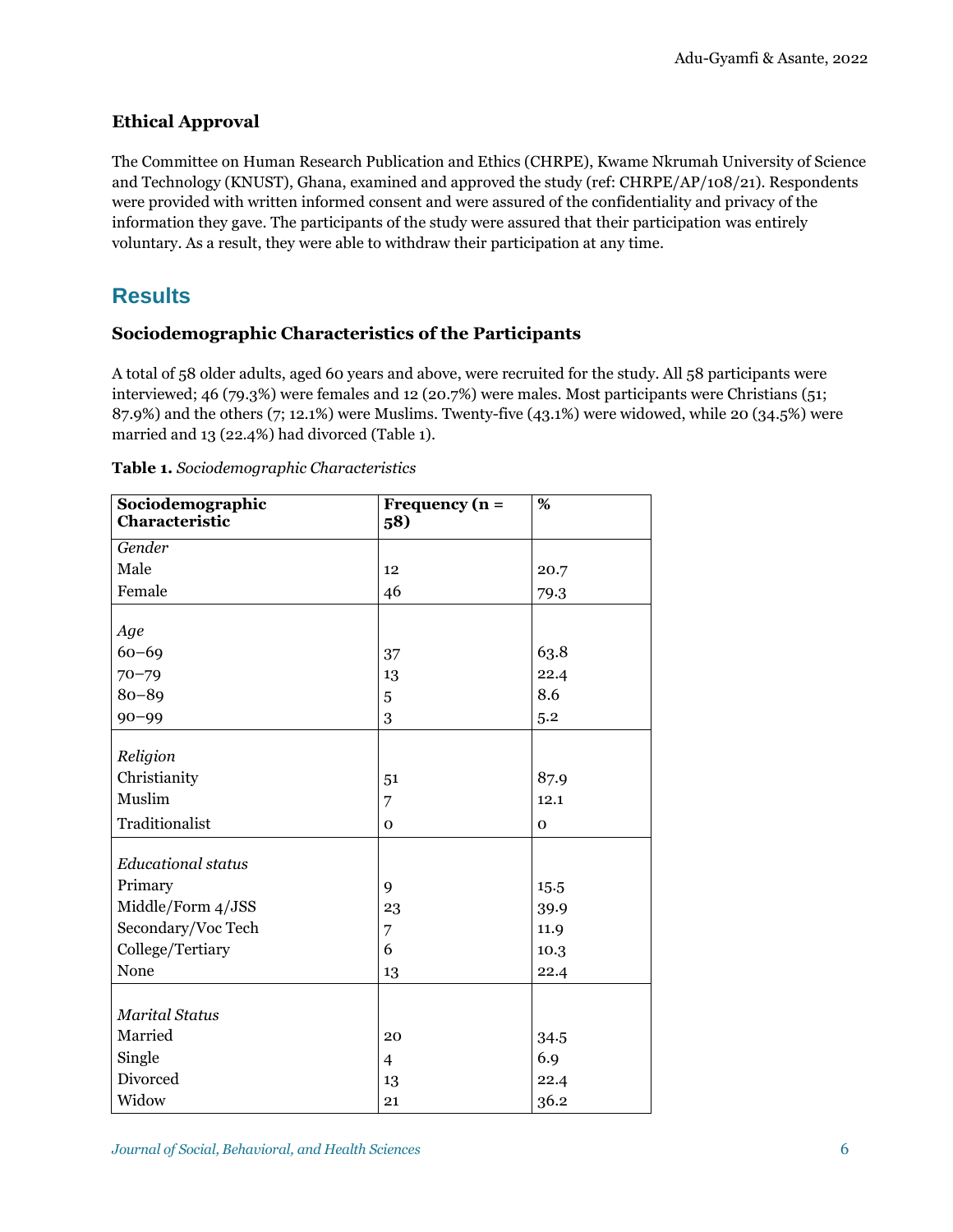| Living Arrangements         |              |          |
|-----------------------------|--------------|----------|
| With children               | 58           | 100      |
| With spouse                 | 20           | 34.5     |
| Alone                       | $\mathbf{O}$ | $\Omega$ |
| Others                      | 30           | 51.7     |
|                             |              |          |
| Occupation                  |              |          |
| Trade/Business/Entrepreneur | 36           | 62       |
| Artisan                     | 4            | 6.9/7    |
| Retired/unemployed          | 18           | 31       |
|                             |              |          |
| Family type                 |              |          |
| Nuclear                     | 20           | 34.5     |
| Extended                    | 38           | 65.5     |
|                             |              |          |
| Ethnicity                   |              |          |
| Ga/Adangbe                  | 10           | 17.2     |
| Akan (Fante)                | 30           | 51.7     |
| Ewe                         | 10           | 17.2     |
| Hausa/Waala                 | 8            | 13.8     |

### **Sources of Information Before COVID-19**

The participants were asked about their sources of information before COVID-19 (Table 2). They claimed to have looked for information through a variety of sources. The most frequently mentioned sources included radio (87.9%); television (74.1%); newspapers (3.4%); and friends, family members, and caregivers (79.3%). Internet-online news (0%), and social media, such as WhatsApp, Instagram, Twitter (1.7%), were also cited as part of the sources. However, some participants indicated health workers (1.7%), and the National Commission for Civic Education (NCCE) (1.7%) as their sources of information in their daily activities.

| Table 2. Sources of Information Before COVID-19 |  |  |  |
|-------------------------------------------------|--|--|--|
|-------------------------------------------------|--|--|--|

| <b>Sources of Information Before COVID-19</b> | <b>Frequency</b> | %        |
|-----------------------------------------------|------------------|----------|
| Newspapers                                    | $\overline{2}$   | 3.4      |
| Radio                                         | 51               | 87.9     |
| Television                                    | 43               | 74.1     |
| Internet                                      | $\mathbf 0$      | $\Omega$ |
| Social media                                  | 1                | 1.7      |
| Phone SMS                                     | 5                | 8.6      |
| Friends, family members, church, and mosque   | 46               | 79.3     |
| <b>Health workers</b>                         | 1                | 1.7      |
| <b>NCCE</b>                                   | 1                | 1.7      |

### **Information During COVID-19**

Using a structured questionnaire, we measured the sources of information during the COVID-19 pandemic from a variety of sources as presented in Table 3. Most-used information sources were radio (87.9%), television (77.6%), and social networks (family, friends, and church; 86.2%). Participants identified newspapers (3.4%) and social media (3.4%) as the least used sources of health information. Even though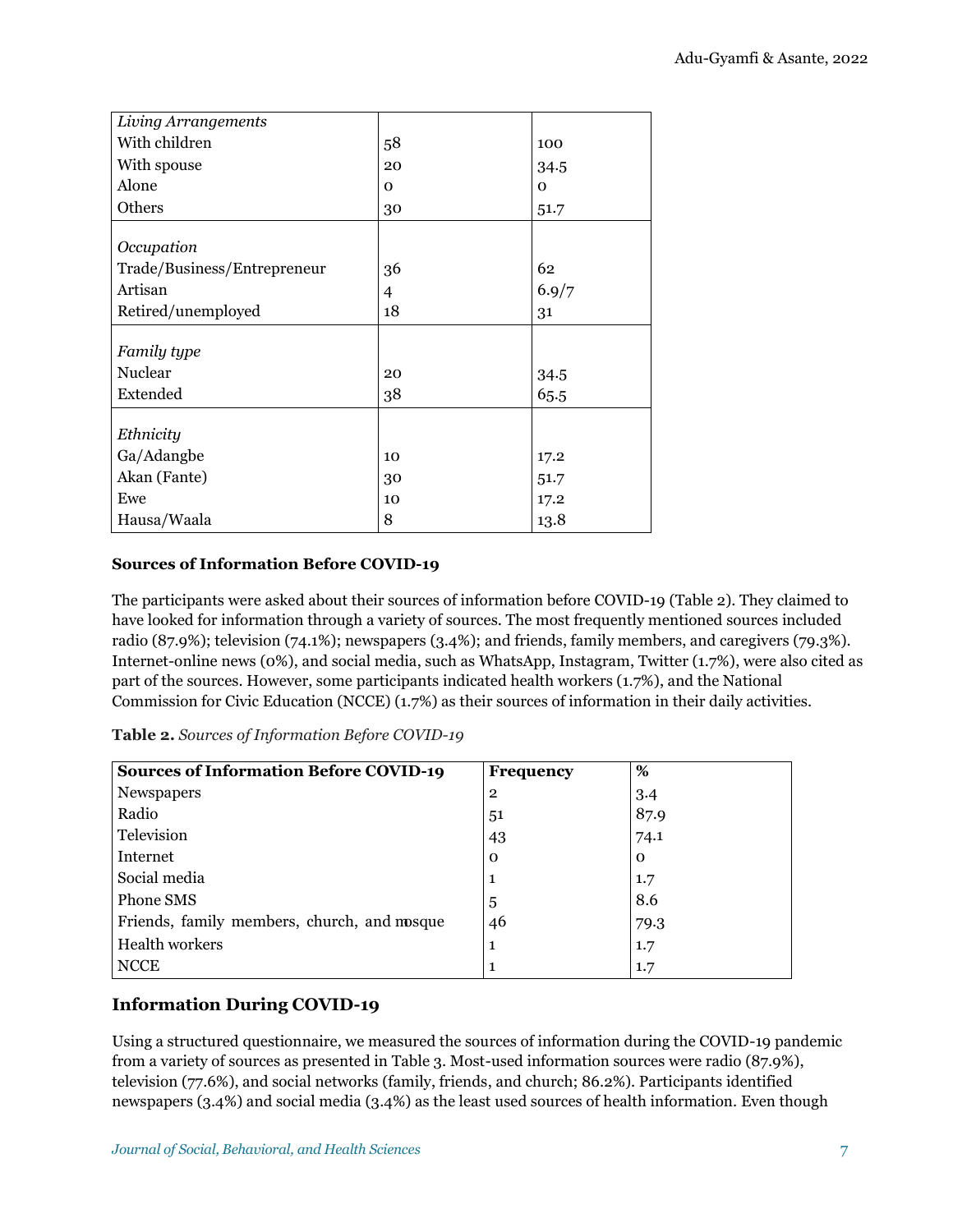majority of the participants had phones, they reported they only used them for making calls. Two participants mentioned health workers (1.7) and the National Commission for Civic Education (1.7) as their sources of COVID-19 information.

| <b>Sources of information during COVID-19</b> | <b>Frequency</b> | %        |
|-----------------------------------------------|------------------|----------|
| Newspapers                                    | $\overline{2}$   | 3.4      |
| Radio                                         | 51               | 87.9     |
| Television                                    | 45               | 77.6     |
| Internet                                      | $\mathbf 0$      | $\Omega$ |
| Social media                                  | $\overline{2}$   | 3.4      |
| Phone SMS                                     | $\overline{4}$   | 6.9      |
| Friends, family members and church            | 50               | 86.2     |
| <b>Health workers</b>                         | 1                | 1.7      |
| <b>NCCE</b>                                   |                  | 1.7      |

**Table 3**. *Sources of Information During COVID-19*

### **Older Adults With Comorbidities and Other Diseases**

Our study defined an older person as someone who has reached the age of 60 or above, which is consistent with the definition of older adults in the context of Ghana (Ghana Statistical Service, 2013). According to the data, a significant number of the participants either had chronic diseases or conditions related to aging (Table 4). Diabetes was found as the most common comorbidity (69.0%), followed by hypertension (34.5%), stroke (8.6%), and asthma (8.6%). Some of the participants were recognized as having aging disorders, with frailty (86.2%) being found to be common among older adults in the study. Obesity was discovered in 60.3% of the participants.

**Table 4**. *Older Adults With Comorbidities and Other Diseases*

|                         | <b>Frequency</b> | %    |
|-------------------------|------------------|------|
| Hypertension (BP)       | 20               | 34.5 |
| <b>Diabetes</b>         | 40               | 69.0 |
| <b>Stroke</b>           | 5                | 8.6  |
| Asthma                  | $\overline{2}$   | 3.4  |
| Psychological disorders | 5                | 8.6  |
| Dementia                | 4                | 6.9  |
| Obesity                 | 35               | 60.3 |
| Frailty                 | 50               | 86.2 |

### **Knowledge About COVID-19**

Participants were asked about their knowledge of COVID-19 as well as the vaccine. As shown in Table 5, they indicated that they were aware of the COVID-19 preventative measures, repercussions, causes, and documented cases of death. According to the data, participants were well informed and had access to information about the events of COVID-19 pandemic. Preventative measures for COVID-19 (100%), recorded cases (94.8%), causes (91.4%), consequences (96.6%), and symptoms (82.8%) were the most often stated features. Many participants, 82.8%, expressed their opinions about the COVID-19 vaccine. They hinted that the vaccination could help them return to normalcy, but there were inconsistencies in the vaccine narrative, which caused some people to be hesitant to get vaccinated.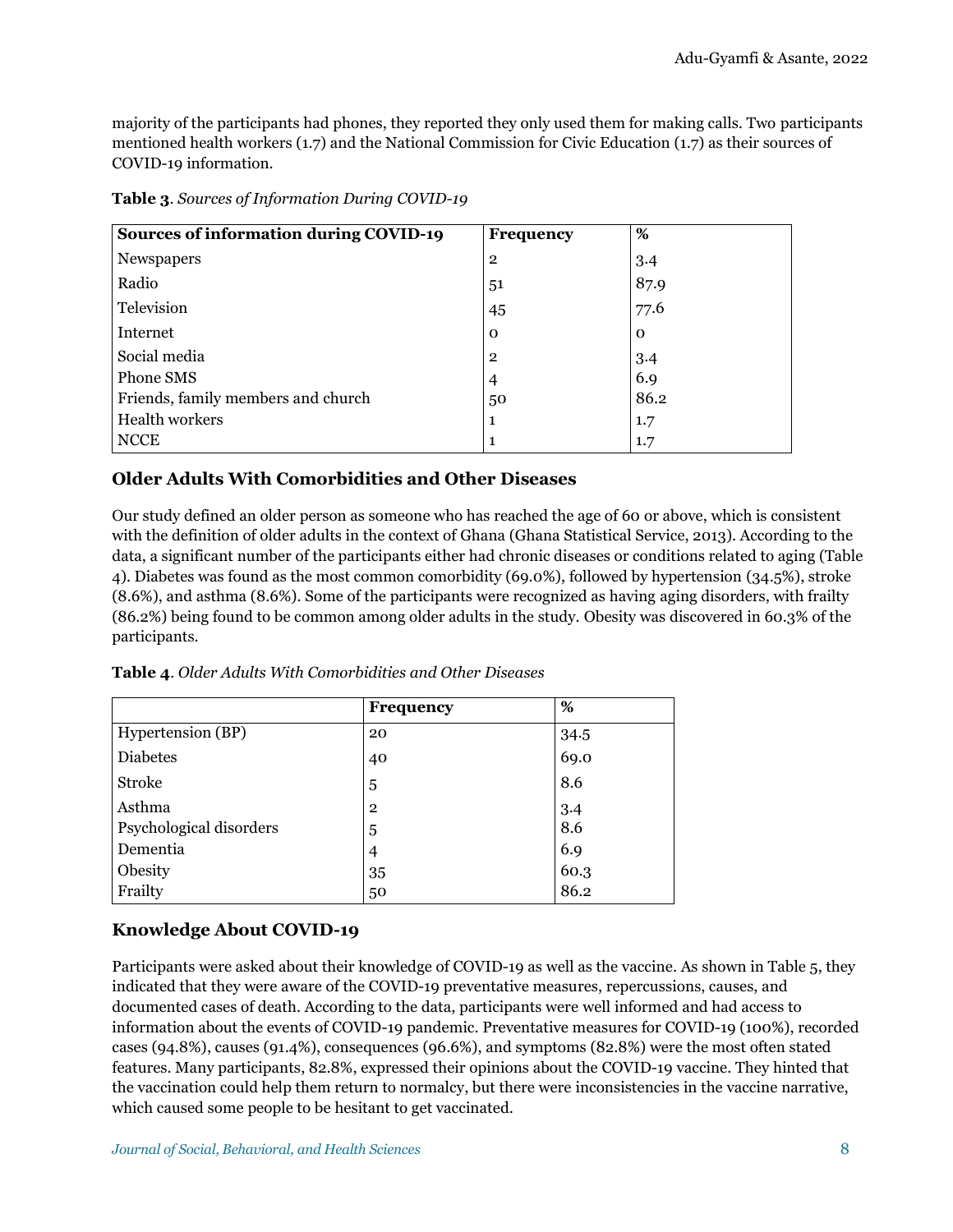|                                 | Frequency | %    |
|---------------------------------|-----------|------|
| COVID-19 precautionary measures | 58        | 100  |
| Effects of COVID-19             | 56        | 96.6 |
| Causes of COVID-19              | 53        | 91.4 |
| Symptoms                        | 48        | 82.8 |
| Reported cases (deaths)         | 55        | 94.8 |
| Vaccine                         | 48        | 82.8 |

**Table 5.** *Older Adults' Knowledge About COVID-19*

### **Content of Information Before COVID-19**

We employed a semistructured interview protocol to explore the views of the participants on the content of the information received during the COVID-19 pandemic. Interpretation was done based on the data from the opinions of the participants. Participants reported that they listened to the radio on a regular basis to learn about community events. Prior to COVID-19, older adults with functional difficulties emphasized that they sought health information and other general matters from radio, television, family, and friends. According to most older individuals, the radio keeps them informed about current happenings across the world. Friends and family members, on the other hand, were said to have been used as sources of other information by participants. Politics, murder cases, football, elections, social issues, and Ghana's economy were key topics that surfaced. Before COVID-19, almost all participants noted that these matters received attention in the news. Participants also mentioned that current events influenced their knowledge-seeking behavior. During election season, for example, people are more likely to pay attention to campaign messages, such as manifestos and electoral commission guidelines. A low-income older female adult hinted, among other things:

I listen to Peace FM for information, particularly the "kokrokoo" show, where they discuss politics and issues concerning Ghana's growth. The show, which features veteran or older citizens, helps to paint a clear picture of the country, highlighting both successes and failures. Politics and football are the two issues that brighten my day. I am interested in a wide range of social issues since they help me understand how my society is growing. Although the economy is important, a country's progress is determined by its social development. I am a big fan of Highlife music, especially songs with messages of inspiration and wisdom. I have been listening to the radio for knowledge since I was 10 years old. Ghana's social issues have always piqued my interest. (a 70-year-old male adult, in-depth interview)

Another participant described:

At my age, I concentrate on things that can make me happy and keep me healthy. I keep an ear out for health-related issues. This is because Ghana's economy is not thrilling but rather heartbreaking and unpleasant. I did, however, have time to listen to political debates and other social issues. I am also concerned about murder cases. Murder occurrences, for example, make me nervous, and caused me stress in the past. (a 67-year-old low-income female, in-depth interview)

When asked about their faith in relation to seeking information, most participants expressed that they spend time listening to God's word. Thirty of the participants stated that they listened to sermons from Christian pastors as well as gospel music. Five Muslims, on the other hand, indicated that they listened to radio stations that broadcast anything related to the Quran and Islam. Muslims and Christians believed in their faith and were eager to seek God's face daily. A female adult with lower income hinted: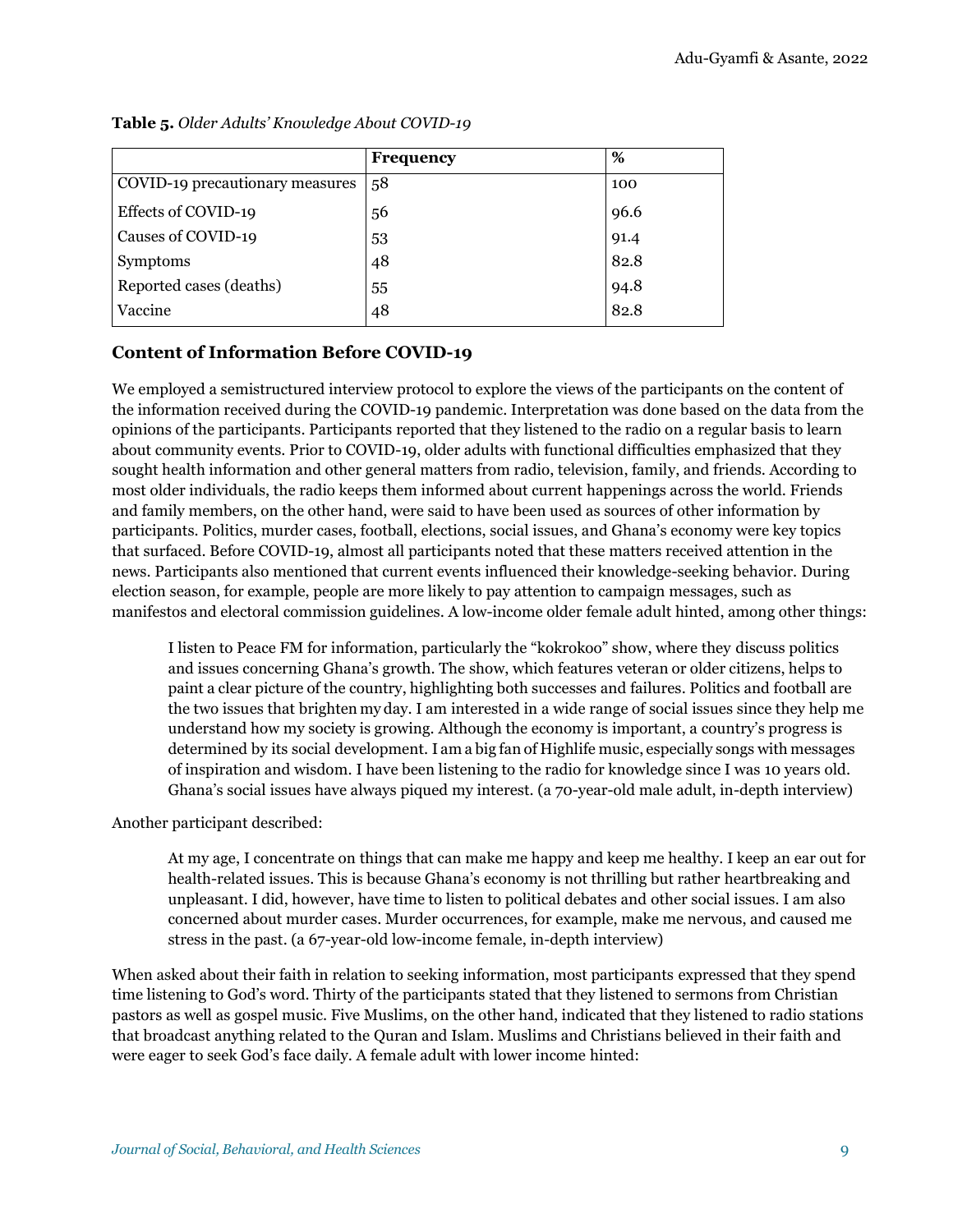Prior to COVID-19, I listened to gospel music, particularly songs sung in our local dialects. But I have not missed the news at 6:00 a.m. or 6:00 p.m. I always emphasize to my children the importance of knowledge in every man's life. As a result, keeping up with my country's everyday events is paramount. (a 65-year-old low-income female, in-depth interview)

### **Impressions About COVID-19 Information**

In Table 6, the majority of participants (77.6%) expressed fear and anxiety. Fear was identified as one of COVID-19's most significant repercussions. The majority of participants hinted that they were unable to leave their houses. The remaining 22.4% of individuals reported that they were unconcerned about the presence of COVID-19 pandemic in Ghana. Participants who were not scared by the COVID-19-related news, such as death and the rapid spread, indicated that COVID-19 was beneficial to them since it was the first time they had all their family members together to discuss many compounded family issues. The lockdown kept family members at home and prevented them from working or engaging in other activities. When questioned about their first impression, participants gave the following responses:

I was terrified when I saw people dying from COVID-19 on television. When Ghana reported its first case of COVID-19, I became even more terrified. I became stressed because of my health condition. Prior to COVID-19, I used to sit outside with my friends under a tree and play "oware" and "ludo" as a kind of relief and pleasure. Many activities were hindered during the peak of the COVID-19 pandemic, particularly because of the enforcement of the lockdown policy. Fear gripped me, and I was unable to come out of my house. I have lived in fear since March 2020 because I am a diabetic patient, and the virus was very common among persons who had diabetes. When the lockdown was lifted, I came out of the house, but due to social distance and restricted connection with people, we were unable to get close. (a 66-year-old low-income male, in-depth interview)

I have high blood pressure. People with such problems, we were informed to be cautious. My children stopped me from going to the market to transact my business. I also had the impression that my business was crumbling and that I needed to be on my toes. To save my life, I had no choice but to listen to my children. I kept wondering when the COVID-19 outbreak would be over and humanity would be able to travel freely again. (a 62-year-old low-income male, in-depth interview)

I was afraid because I am struggling from stroke. I have been living at home for the past 7 years. My main concern was that no one in my house should contract the disease. The rate at which people became infected around the world was unpredictably high and frightening. Even though I was at home, I was aware that if any of my family members should become infected, I would very surely become infected as well, putting me in a grave condition or possibly killing me. (a 69-year-old lowincome female, in-depth interview)

| Fear | Frequency | %    |
|------|-----------|------|
| Yes  | 45        | 77.6 |
| No   | 13        | 22.4 |

**Table 6.** *Impression or Reaction About COVID-19 Information*

While some participants were afraid of the virus, others felt they were mentally strong enough to resist it. The following is what they said in response:

COVID-19 has been discovered as an infectious disease, like Ebola, H1N1, and others. As a Christian, I am convinced that God's word is infallible. And all what is written in the Bible will be fulfilled. It made me happy to see the Bible's prophecies come true. However, our consciences spoke out, and we did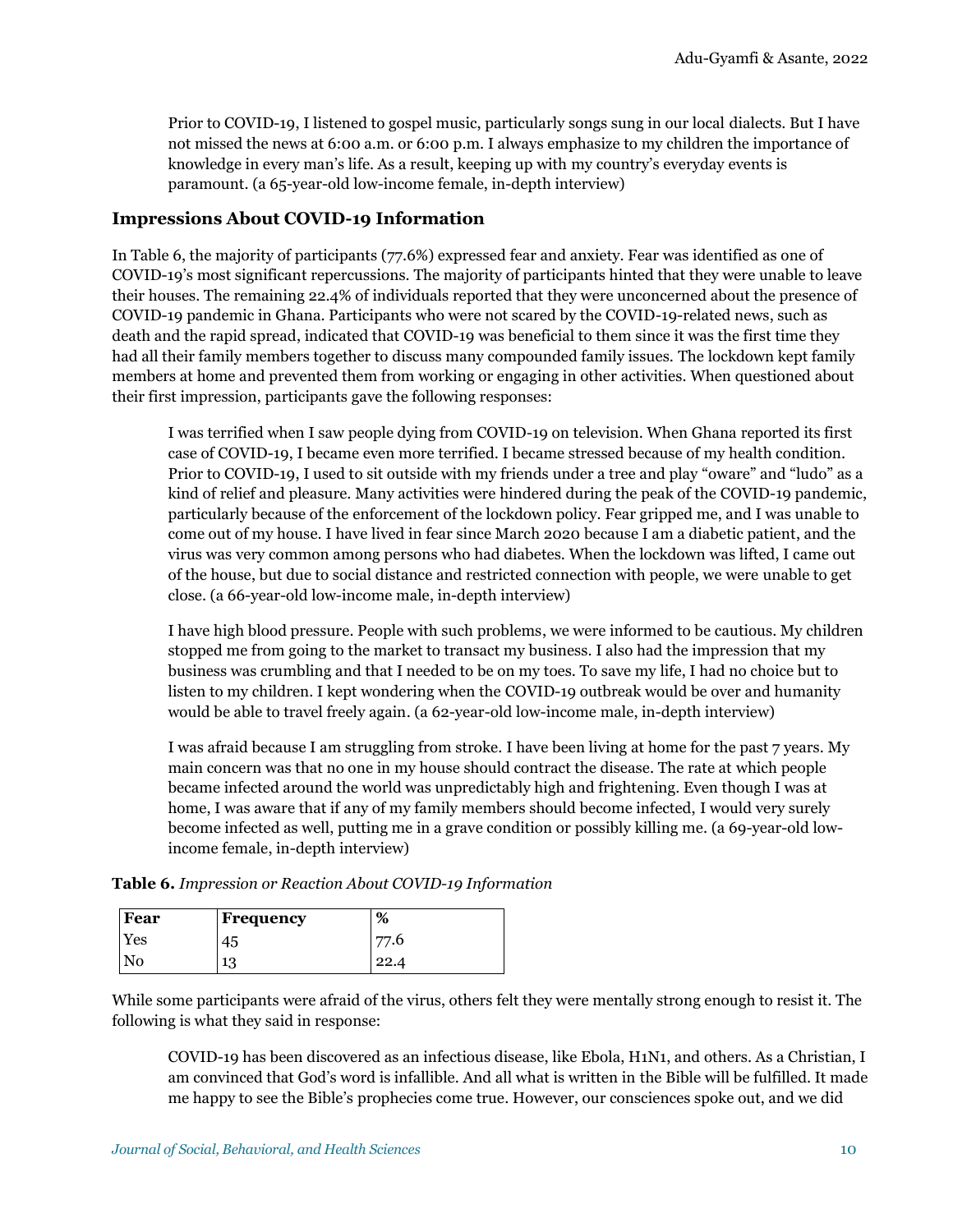the right thing by wearing nose masks, washing our hands, and following other measures imposed by our government. Even though I am following these measures to ensure my survival, I was not scared or frightened. Financial challenges exacerbate the situation. (Ghana Statistical Service, 2013; a 74 year-old low-income male, in-depth interview)

I have previously lived on the street. In the street, life is in everyone's hands, and they have no fear. During COVID-19, this street philosophy kept me. I was not afraid to go out, and I was not hesitant to talk to strangers. However, I followed the president of Ghana's preventive measures. I was overwhelmed by the reported deaths, but it did not put me in any danger. I became ill along the way, and hospitals were not prepared to welcome me, but I was unconcerned. Even though Ghana was named as one of the best countries for managing COVID-19, I had my doubts about the data and daily reported cases. But, unlike many others, I was not gripped by fear. (an 80-year-old low-income male, in-depth interview)

### **Older Adults' Perceptions About COVID-19**

Participants expressed a wide range of responses to COVID-19. COVID-19, according to most participants, could not survive in hot weather. Some participants also stated that the speculations and rumors spread through the traditional and digital media concerning COVID-19 created an atmosphere of uncertainty. Participants cited a variety of reasons for their opposition to COVID-19, including vaccine concerns, COVID-19 data falsification (daily cases, death, and recovery), financial hardship, leaders' violations of COVID-19 precautionary measures, COVID-19 symptoms and causes, and the inability to find meaning in life. These factors have been felt globally.

Although COVID-19 is new, I am convinced that the government made arrangements with foreign partners to bring it to Ghana. The approach Ghana used to start recording the COVID-19 pandemic is a fraud because COVID-19 was unable to withstand high temperatures. Cases, on the other hand, continued to increase for no apparent reason. If the symptoms are the same as malaria, then COVID-19 has infected about 90% of Africans. (a 69-year-old low-income female, in-depth interview)

I am not convinced about the vaccine. I recall hearing from some Africans living in Western countries reporting that Africans can heal themselves using traditional or indigenous methods. Many Africans cure malaria with traditional medicine, and if COVID-19 symptoms are like malaria symptoms, what prevents Africans from utilizing the same treatment? On the other hand, our leaders sat back and let the "Whites" dictate to us. African leaders sat on their hands instead of supporting and promoting Madagascar's vaccine modification, allowing some individuals to use the World Health Organization to sabotage Madagascar's vaccine production. The question is why only white or Western goods are good for everyone all over the world, whereas Africans and blacks have their items rejected on a regular basis. It is for this reason that I believe COVID-19 was created in a laboratory exclusively to reduce the world's population, allowing machines to govern humans and their activities. I criticize African leaders for refusing to properly utilize their powers and for yielding to dominance or supremacy from the West on a regular basis. (a 78-year-old low-income male, in-depth interview)

# **Discussion**

Our study presented findings from empirical, in-person qualitative interviews and a descriptive structured questionnaire used with older adults regarding their sources of information during COVID-19. These views are from older adults with very low-income status residing in Mallam, a densely populated area and a periurban community in the Greater Accra region of Ghana. These interviews provided insights into the sources of information and perceptions regarding COVID-19 within the context of health-information-seeking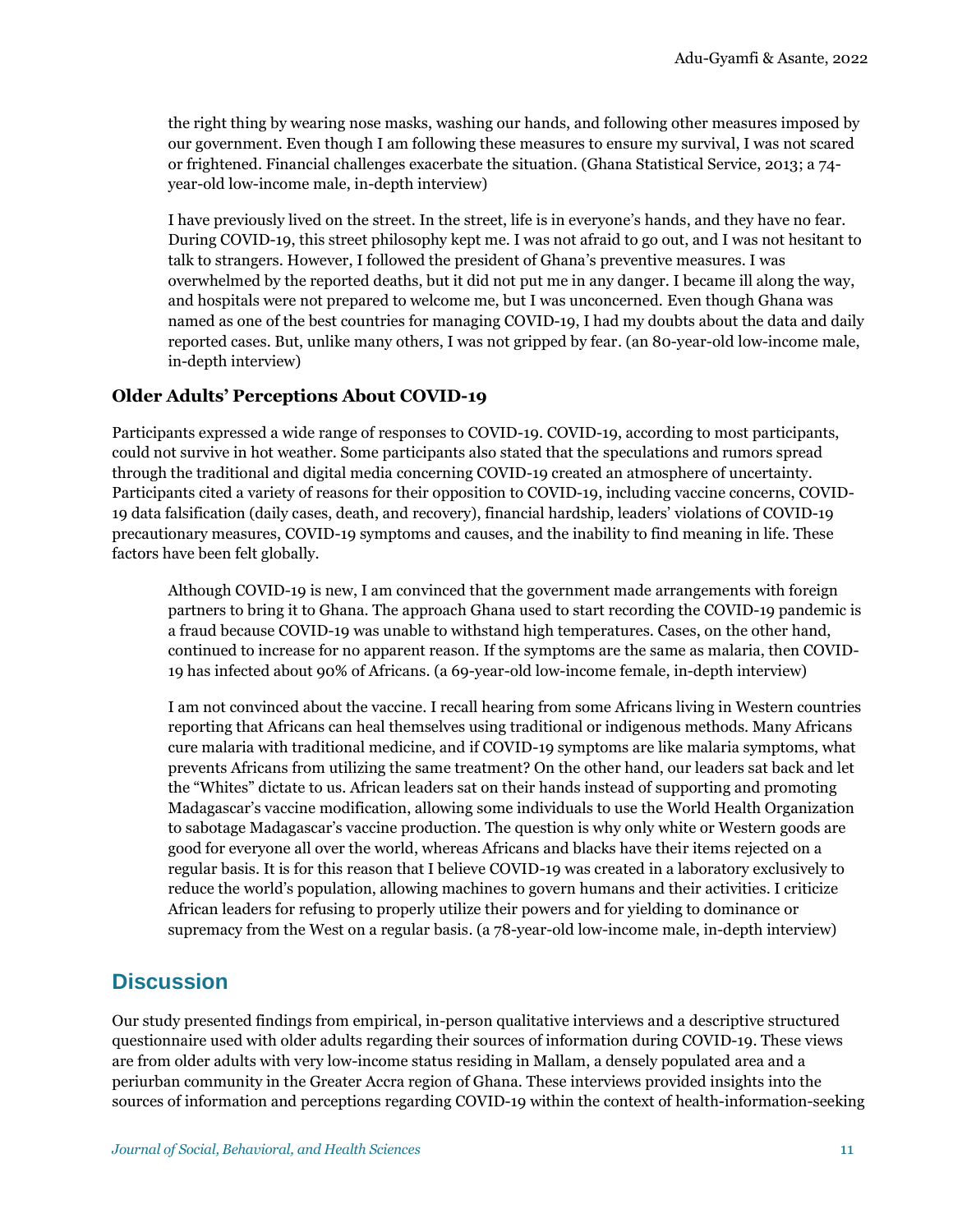behavior among older adults, who are at higher risk of COVID-19. Understanding older adults' healthinformation-seeking about COVID-19, as well as how this contributed to their knowledge of the COVID-19 pandemic, has policy implications for future pandemic control measures.

The findings of our study suggested that participants showed some form of COVID-19 awareness. Older adults described the COVID-19 pandemic as the most deadly or fearful public health problem in human history, posing a greater health risk than ever before. This awareness was attributed to the various sources of information about the COVID-19 pandemic, including radio, family and friends, religion, and television, which were prevalent. Our findings also suggest that older adults mainly seek information related to preventive measures (100%), recorded cases and death reports (94.8%), causes (91.4%), effects (96.6%), and symptoms (82.8%). Many participants, (82.8%) also expressed their opinions on the COVID-19 vaccine because of the inconsistencies in developing the vaccine and the rapid spread of COVID-19. The participants revealed that the main reason for searching for information regarding COVID-19 was due to its nature and the fallacies surrounding the disease. In our study, there was a misconception about the origin and existence of the virus by some older adults who believed that COVID-19 could be cured with traditional medicine if the symptoms were like malaria. Participants revealed that they either resorted to traditional ways of healing illnesses or visited pharmacies when they became sick during the COVID-19 pandemic.

The common sources of information about COVID-19 among older adults were radio, television, family members, and friends. Even before COVID-19, these were the common sources for seeking information about health, politics, the economy, and other social matters relating to their environment. Most of the participants indicated that they have been seeking information on various conditions and problems concerning their wellbeing. The main rationale for using these sources of information rather than going to a healthcare facility is that it is a more accessible way to get information on health, politics, murder, entertainment (music and movies), and global problems. It was also revealed that when older adults become ill or experience functional challenges, their first point of contact is family and friends, and if the problems (illness) persist, then they go to a health facility or a pharmacy. The radio and social networks (family and friends) have been shown to be the primary sources of information on COVID-19 among older adults. Even though most of the participants seek information from radio and television, the older adults mentioned that they often rely on family members for their upkeep and well-being (Nkansah et al., 2021; Nukunya, 2003).

Participants reported a variety of information sources during the COVID-19 pandemic. As seen in Table 3, while 87.9% of the older adults confirmed the radio as their primary source of information, 86.2% of them also indicated that they got information through their social networks (family, friends, and church), but less so with television, at 77.6%. However, newspapers (3.4%) and social media (3.4%) were identified as the least reliable sources of information at the peak of the COVID-19 pandemic. Our findings also suggest that participants still relied on traditional media (radio, television, and newspapers) and caregivers for COVID-19 information and their health, even though the use of new media (internet, social media) became prominent during the COVID-19 pandemic. Studies across the world observed and clearly suggested that people, especially patients, suffering from a variety of diseases, sought information about their condition through various media sources such as the internet, magazines, radio, and television (Cutilli, 2010). Family members, friends, the church, and the mosque are also paramount in seeking out health information. On the other hand, older adults' low participation in using the internet or social media as their sources of information could be due to the complex nature of the internet, which requires many steps (Manafo & Wong, 2012*).* Information from family members, friends, and the church was treated highly and was trusted by the participants.

Based on the findings of our cross-sectional study, the sources of information for older adults before and during the COVID-19 pandemic did not change. This is not surprising considering the socioeconomic status of the participants, especially in view of their levels of education and income, and the nature of the COVID-19 pandemic. Furthermore, many older adults stated that they were unable to leave their homes due to the fear of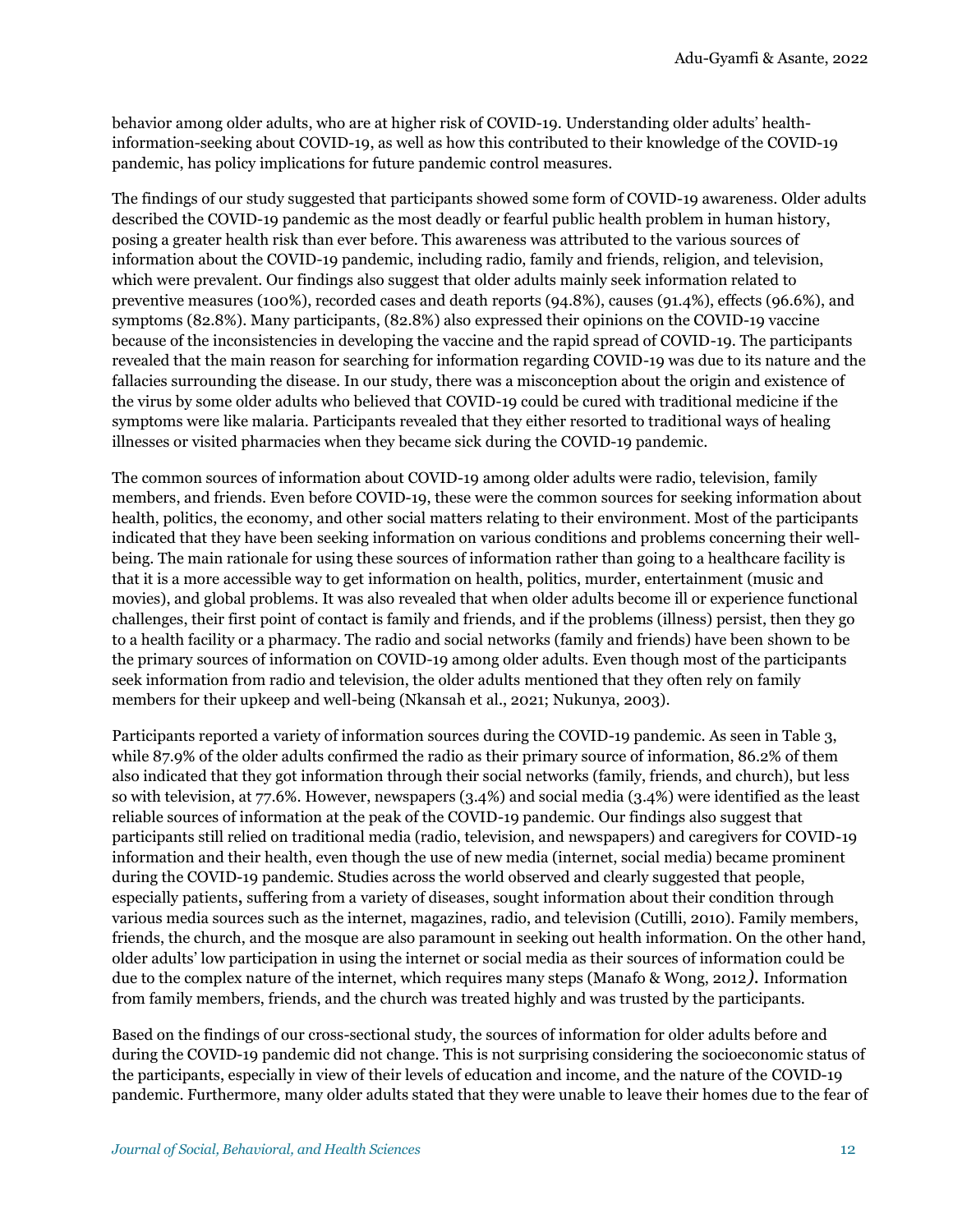their conditions or their status as people at a higher risk of contracting the virus. This supported the findings that all the participants had at least one or two comorbidities, with some experiencing frailty due to aging. Surprisingly, less than 2% of the participants said they had sought information from health workers, but those who did indicated that it was a personal doctor. Participants emphasized that the presence of COVID-19 did not deter them from seeking information on other related and existing health conditions or disorders. They did not raise any concerns about the credibility of their sources of information during the COVID-19 pandemic, this is consistent with Soroya et al. (2021).

Fear is a highly self-reported health problem among older adults. This is in line with pre-existing health conditions among the participants, describing their vulnerability to COVID-19, even though the prevalence of fear among older adults varies worldwide. Fear was found to be pervasive among older adults globally, identified in earlier studies as being one of the many consequences of the COVID-19 pandemic (Mamun & Griffiths, 2020; Schimmenti et al., 2020; Al-Maroof et al., 2020; Salisu & Akanni, 2020). Another reason for the increase in fear among older adults could be the rapid spread of the disease and the absence of a specific medication for cure. This is significant since it has been observed that the surfeit of information communicated to the public about COVID-19 carried rumors, which is especially dangerous among older adults. Participants also indicated that the viral videos by some European doctors concerning why Africans were not dying created tension and fear because the motive for such statements was unclear.

Most participants in the study believed the COVID-19 pandemic was untrue and false. Older adults in this study reported instances of inconsistency and contradictions in Ghana's fight against COVID-19. Many claimed that the government and its leaders violated the COVID-19 regulations, which amounted to sanctions, notably during the December 2020 elections and even after, but no punitive action was taken. Participants highlighted their dissatisfaction with the leaders' attitude toward adherence to COVID-19 regulations. Such attitudes toward the fight against COVID-19 caused them to register their suspicion and disbelief about the true figures of COVID-19 cases in Ghana, calling it a hoax. This may have contributed to the nonadherence of COVID-19 precautionary measures instituted by the government (Almutairi et al., 2020). Even though Ghana was adjudged as one of the best countries to have handled the COVID-19 pandemic properly, the doubts in the minds of people, especially the participants of our study, cannot be overlooked.

# **Conclusions**

Our study explored older adults' sources of information during the COVID-19 pandemic, especially when the pandemic was at its peak. Results from the study revealed that older adults used multiple sources of information to acquire knowledge about COVID-19. We discovered that most older adults sought information on COVID-19 from the radio, television, family members, friends, and their religious affiliations. In addition, our study showed that the participants' perception of COVID-19 is critical to helping them mitigate COVID-19 infections and comply with measures for containment. Findings show that older adults do not encounter any challenges in accessing information from these sources. The findings, on the other hand, revealed that many older adults do not obtain information from the new media or social media. We found this to be a gap in accessing health information because many older adults are poor and grew up in a generation without social media or the internet.

Considering these findings, new research could focus on a larger population of older adults in Ghana. Furthermore, a comparative study could be conducted to see how news about the COVID-19 pandemic influenced the mental health and psychological conditions of older adults and younger adults. Our findings suggested that researchers, advocates, and policymakers should collaborate with social workers and healthcare workers to develop realistic and effective means to address language barriers to enable older people to access health information as they seek to become more aware of their own health needs. The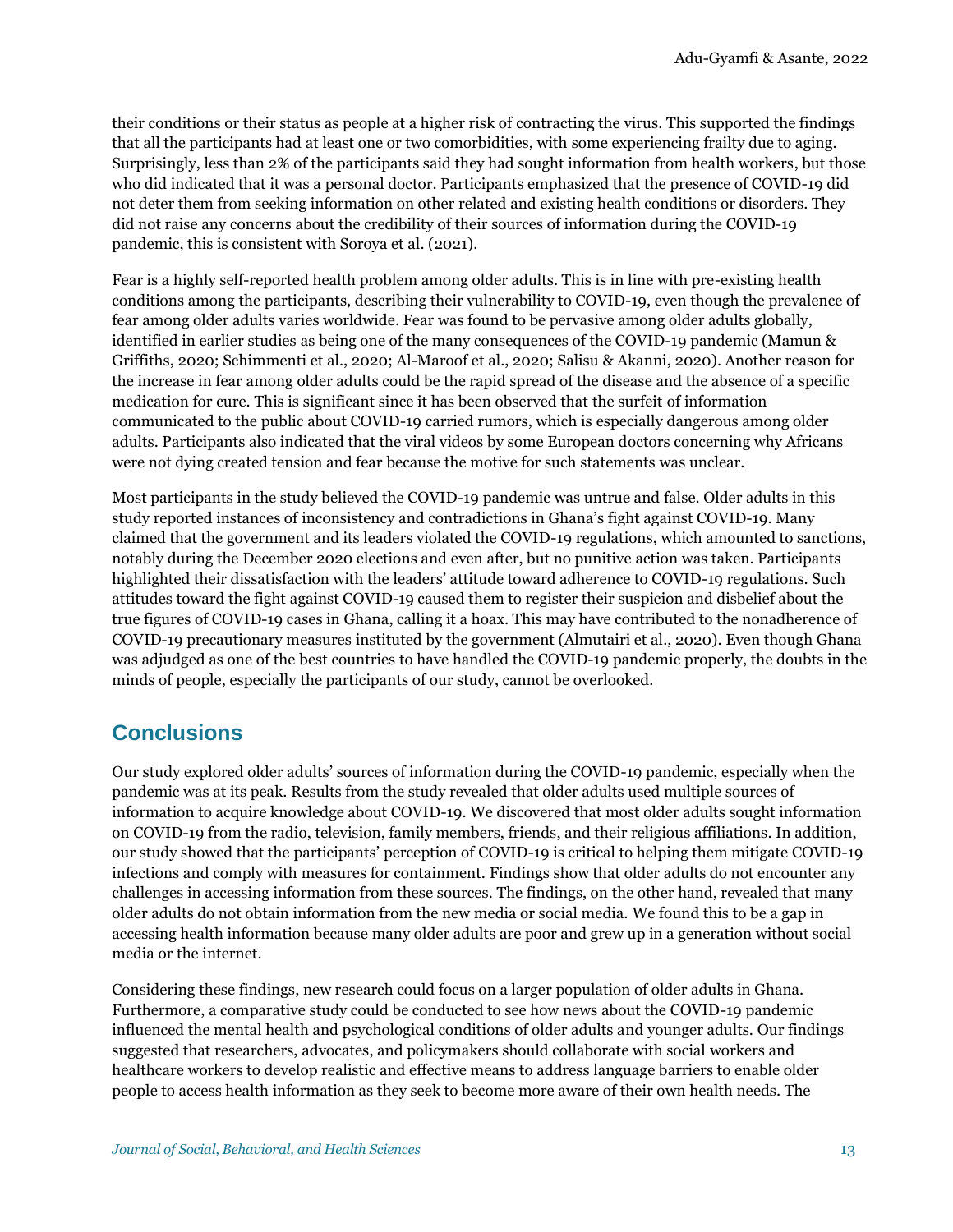deepening of older persons' understanding of health information for future pandemics and disease control mechanisms would be aided by regular and periodic health awareness on the usefulness of health information. This can aid policymakers and public health officials in devising strategies to ensure that correct and timely information is disseminated to the public (Tsao et al., 2021).

# **Limitations and Strength**

Our study has its strengths and limitations. One limitation is that the findings from this study do not represent the general perspective and perception of the diverse older adult population in Ghana. Also, because of the limited sample size, the study lacks generalizability. In addition, the study could not achieve generalizability since the data are skewed to a portion of Ghanaian citizens. Furthermore, adopting convenience and purposive sampling makes findings difficult to generalize; yet, the findings of the study are trustworthy, resulting in high validity. In addition, the study did not collect data on all possible sociodemographic characteristics that could have influenced the study outcomes. One strength is that the study provided an opportunity to understand how a variety of research approaches, or a sound methodology, might help researchers to be more creative in accessing information and contribute to internal validity.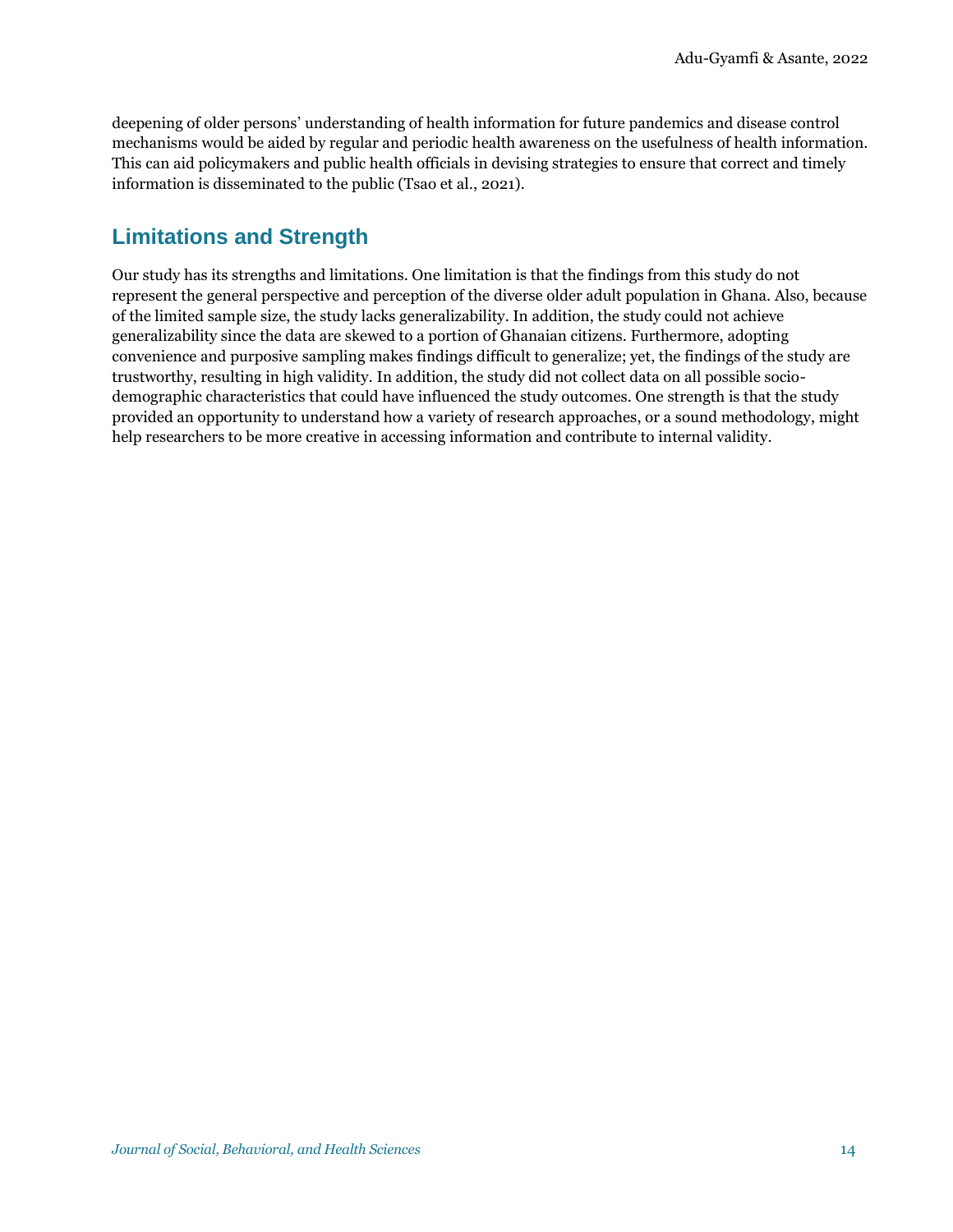## **References**

- Agyemang-Duah, W., Arthur-Holmes, F., Peprah, C., Adei, D., & Peprah, P. (2020). Dynamics of health information-seeking behaviour among older adults with very low incomes in Ghana: A qualitative study. *BMC Public Health*, *20*(1), 1–13.<https://doi.org/10.1186/s12889-020-08982-1>
- Al-Maroof, R. S., Salloum, S. A., Hassanien, A. E., & Shaalan, K. (2020). Fear from COVID-19 and technology adoption: The impact of Google Meet during Coronavirus pandemic. *Interactive Learning Environments*, 1–16.<https://doi.org/10.1080/10494820.2020.1830121>
- Almutairi, A. F., BaniMustafa, A. A., Alessa, Y. M., Almutairi, S. B., & Almaleh, Y. (2020). Public trust and compliance with the precautionary measures against COVID-19 employed by authorities in Saudi Arabia. *Risk Management and Healthcare Policy*, *13*, 753–760. <https://doi.org/10.2147/RMHP.S257287>
- Aquino-Canchari, C. R., Chávez-Bustamante, S. G., & Caira-Chuquineyra, B. S. (2020). Exploratory analysis of internet search trends during the COVID-19 outbreak. *Revista Cubana de Información en Ciencias de la Salud*, *31*(3), 1631.
- Ashinyo, M. E., Duti, V., Dubik, S. D., Amegah, K. E., Kutsoati, S., Oduro-Mensah, E., Puplampu, P., Gyansa-Lutterodt, M., Darko, D. M., Buabeng, K. O., Ashinyo, A., Ofosu, A. A., Baddoo, N. A., Akoreya, S. K., Ofei, F., & Kuma-Aboagye, P. (2020). Clinical characteristics, treatment regimen and duration of hospitalization among COVID-19 patients in Ghana: A retrospective cohort study. *The Pan African Medical Journal*, *37*(Suppl 1), 9.<https://doi.org/10.11604/pamj.supp.2020.37.9.25718>
- Attoh, S., Segborwotso, R. P., Akoriyea, S. K., Teddy, G., Edusei, L., Hobenu, F., [Agyemang-Bediako,](https://pubmed.ncbi.nlm.nih.gov/?term=Agyemang-Bediako+K&cauthor_id=33976442) K., Toppar, A., Fatchu, R. D., & Akakpo, P. K. (2020). COVID-19 autopsy reports from the Ga-East Municipal and the 37 military hospitals in Accra, Ghana. *Ghana Medical Journal*, *54*(4s), 52–61. <https://doi.org/10.4314/gmj.v54i4s.9>
- Ayers, S. L., & Kronenfeld, J. J. (2007). Chronic illness and health-seeking information on the Internet. *Health*: *An Interdisciplinary Journal for the Social Study of Health, Illness and Medicine, 11*(3), 327–347.<https://doi.org/10.1177/1363459307077547>
- Creswell, J. W. (2013). *Qualitative inquiry and research design: Choosing among the five approaches*. SAGE Publications.
- Curry, L. A., Nembhard, I. M., & Bradley, E. H. (2009). Qualitative and mixed methods provide unique contributions to outcomes research. *Circulation*, *119*(10), 1442–1452. <https://doi.org/10.1161/CIRCULATIONAHA.107.742775>
- Cutilli, C. C. (2010). Seeking health information: What sources do your patients use? *Orthopaedic Nursing*, *29*(3), 214–219.<https://doi.org/10.1097/NOR.0b013e3181db5471>
- Dadaczynski, K., Okan, O., Messer, M., Leung, A. Y. M., Rosário, R., Darlington, E., & Rathmann, K. (2021). Digital health literacy and web-based information-seeking behaviors of university students in Germany during the COVID-19 pandemic: Cross-sectional survey study. *Journal of Medical Internet Research*, *23*(1), e24097.<https://doi.org/10.2196/24097>
- Dean, C. A., Geneus, C. J., Rice, S., Johns, M., Quasie-Woode, D., Broom, K., & Elder, K. (2017). Assessing the significance of health information seeking in chronic condition management. *Patient Education and Counseling*, *100*(8), 1519–1526.<https://doi.org/10.1016/j.pec.2017.03.012>
- Denscombe, M. (2010). The good research guide: For small-scale social research projects (Open UP Study Skills). McGraw-Hill Education (UK).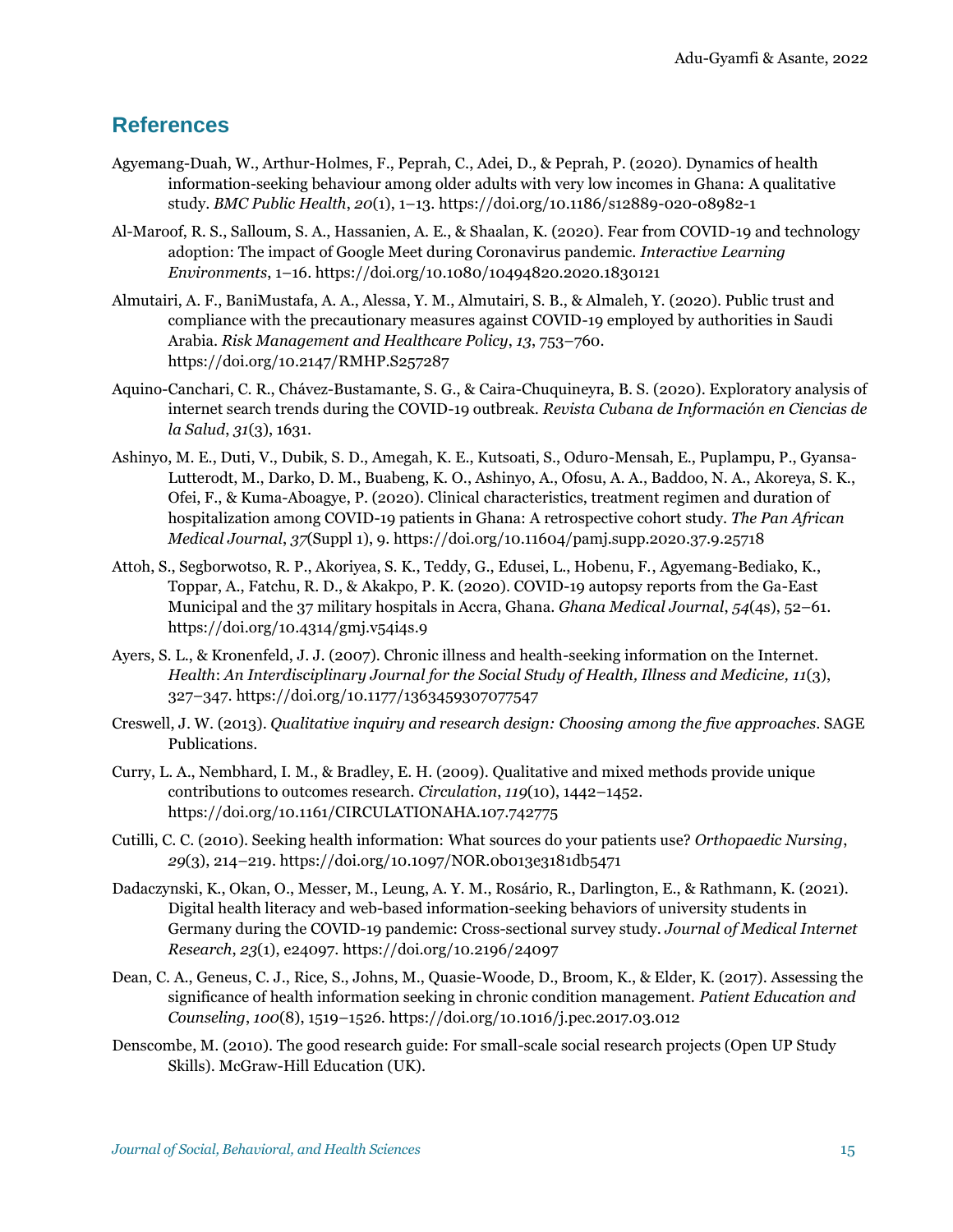- Eastin, M. S., & Guinsler, N. M. (2006). Worried and wired: Effects of health anxiety on information-seeking and health care utilization behaviors. *Cyberpsychology & Behavior*, *9*(4), 494–498. <https://doi.org/10.1089/cpb.2006.9.494>
- Ebrahim, A. H., Saif, Z. Q., Buheji, M., AlBasri, N., Al-Husaini, F. A., & Jahrami, H. (2020). COVID-19 information-seeking behavior and anxiety symptoms among parents. *OSP Journal of Health Care and Medicine*, *1*(1), 1–9[. https://www.ospublishers.com/pdf/HCM-1-105.pdf](https://www.ospublishers.com/pdf/HCM-1-105.pdf)
- Gao, J., Tian, Z., & Yang, X. (2020). Breakthrough: Chloroquine phosphate has shown apparent efficacy in treatment of COVID-19 associated pneumonia in clinical studies. *Bioscience Trends*, *14*(1), 72–73. <https://doi.org/10.5582/bst.2020.01047>
- Gerhold, L. (2020). COVID-19: Risk perception and coping strategies. Results from a survey in Germany. *PsyArXiv* preprint.<https://doi.org/10.31234/osf.io/xmpk4>
- Ghana Statistical Service. (2013). Population and Housing Census Report. www.statsghana.gov.gh/docfiles/2010phc/National\_Analytical\_Report.
- Girdhar, R., Srivastava, V., & Sethi, S. (2020). Managing mental health issues among elderly during COVID-19 pandemic. *Journal of Geriatric Care and Research*, 7(1), 29–32[. Article22.pdf \(pu.edu.pk\)](http://pu.edu.pk/MHH-COVID-19/Articles/Article22.pdf)
- Gyekye, K. A. (2011). Geomorphic assessment of floods within the urban environment of Gbawe-Mallam, Accra. *Ghana Journal of Geography*, *3*, 199–229.
- Harper, C. A., Satchell, L. P., Fido, D., & Latzman, R. D. (2021). Functional fear predicts public health compliance in the COVID-19 pandemic. *International Journal of Mental Health and Addiction*, 18, 1875–1888[. https://doi.org/10.1007/s11469-020-00281-5](https://doi.org/10.1007/s11469-020-00281-5)
- Jones, S. M. W., Banegas, M. P., Steiner, J. F., De Marchis, E. H., Gottlieb, L. M., & Sharp, A. L. (2021). Association of financial worry and material financial risk with short-term ambulatory healthcare utilization in a sample of subsidized exchange patients. *Journal of General Internal Medicine*, 36(6), 51–57.<https://doi.org/10.1007/s11606-020-06479-6>
- Khalifa, H., Al-Absy, M., Badran, S., Alkadash, T., Almaamari, Q., & Nagi, M. (2020). COVID-19 pandemic and diffusion of fake news through social media in the Arab world. *Arab Media & Society, 30.*
- Lasch, K. E., Marquis, P., Vigneux, M., Abetz, L., Arnould, B., Bayliss, M., & Rosa, K. (2010). PRO development: Rigorous qualitative research as the crucial foundation. *Quality of Life Research*, *19*(8), 1087–1096[. https://doi.org/10.1007/s11136-010-9677-6](https://doi.org/10.1007/s11136-010-9677-6)
- Liu, P. L. (2020). COVID-19 information seeking on digital media and preventive behaviors: The mediation role of worry. *Cyberpsychology, Behavior, and Social Networking*, *23*(10), 677–682. <https://doi.org/10.1089/cyber.2020.0250>
- Magsamen-Conrad, K., Dillon, J. M., Billotte Verhoff, C., & Faulkner, S. L. (2019). Online health-information seeking among older populations: Family influences and the role of the medical professional. *Health Communication*, *34*(8), 859–871[. https://doi.org/10.1080/10410236.2018.1439265](https://doi.org/10.1080/10410236.2018.1439265)
- Mamun, M. A., & Griffiths, M. D. (2020). First COVID-19 suicide case in Bangladesh due to fear of COVID-19 and xenophobia: Possible suicide prevention strategies. *Asian Journal of Psychiatry*, 51, 102073. <https://doi.org/10.1016/j.ajp.2020.102073>
- Manafo, E., & Wong, S. (2012). Exploring older adults' health information seeking behaviors. *Journal of Nutrition Education and Behavior*, *44*(1), 85–89[. https://doi.org/10.1016/j.jneb.2011.05.018](https://doi.org/10.1016/j.jneb.2011.05.018)
- Mboowa, G., Musoke, D., & Bulafu, D. & Aruhomukama, D. (2020). Face-masking, an acceptable protective measure against COVID-19: Findings of Ugandan high-risk groups. *The American Journal of Tropical Medicine and Hygiene*, *104*(2), 502–513.<https://doi.org/10.4269/ajtmh.20-1174>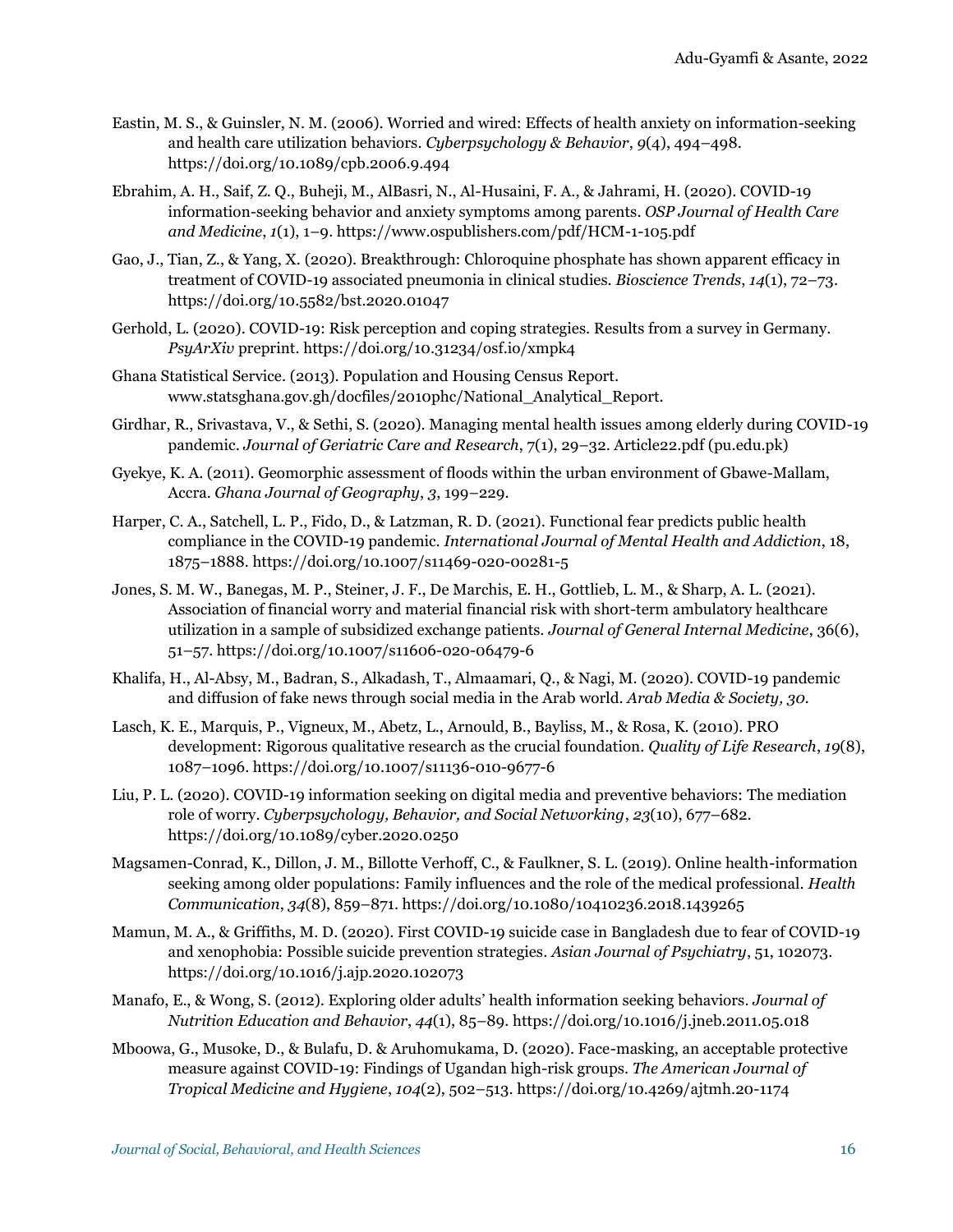- Nambisan, P. (2011). Information seeking and social support in online health communities: Impact on patients' perceived empathy. *Journal of the American Medical Informatics Association, 18*(3), 298– 304.<https://doi.org/10.1136/amiajnl-2010-000058>
- Niederdeppe, J., Frosch, D. L., & Hornik, R. C. (2008). Cancer news coverage and information seeking. Journal of health communication, 13(2), 181–199.<https://doi.org/10.1080/10810730701854110>
- Nkansah, O. J., Awuviry-Newton, K., Gyasi, M., Newton, A., & Boateng, A. S.-A. (2021). "Who doesn't have challenges? I have a lot of challenges": Exploring the challenges and coping strategies of Neglected older adults in Ghana. *Journal of Cross-Cultural Gerontology*, *36*(1), 91–104. <https://doi.org/10.1007/s10823-020-09419-3>
- Nukunya, G. K. (2003). Tradition and change in Ghana: An introduction to sociology. Ghana Universities Press.
- Olaimat, A. N., Aolymat, I., Shahbaz, H. M., & Holley, R. A. (2020). Knowledge and information sources about COVID-19 among university students in Jordan: A cross-sectional study. *Frontiers in Public Health*, *29*(8), 254[. https://doi.org/10.3389/fpubh.2020.00254](https://doi.org/10.3389/fpubh.2020.00254)
- Parlapani, E., Holeva, V., Nikopoulou, V. A., Sereslis, K., Athanasiadou, M., Godosidis, A., Stephanou, T., & Diakogiannis, I. (2020). Intolerance of uncertainty and loneliness in older adults during the COVID-19 pandemic. *Frontiers in Psychiatry*, *11*, 842.<https://doi.org/10.3389/fpsyt.2020.00842>
- Powe, B. D. (2015). Health information seeking among rural African Americans, Caucasians, and Hispanics: It is built, did they come? *The Nursing Clinics of North America*, *50*(3), 531–543 <https://doi.org/10.1016/j.cnur.2015.05.007>
- Ramanadhan, S., & Viswanath, K. (2006). Health and the information nonseeker: A profile. *Health Communication*, *20*(2), 131–139. [https://doi.org/10.1207/s15327027hc2002\\_4](https://doi.org/10.1207/s15327027hc2002_4)
- Salisu, A. A., & Akanni, L. O. (2020). Constructing a global fear index for the COVID-19 pandemic. *Emerging Markets Finance and Trade*, *56*(10), 2310–2331.<https://doi.org/10.1080/1540496X.2020.1785424>
- Sanuade, O. A., Anarfi, J. K., Aikins, A. d.-G., & Koram, K. A. (2014). Patterns of cardiovascular disease mortality in Ghana: A 5-year review of autopsy cases at Korle-Bu Teaching Hospital. *Ethnicity & Disease*, 24(1), 55–59.
- Schimmenti, A., Billieux, J., & Starcevic, V. (2020). The four horsemen of fear: An integrated model of understanding fear experiences during the COVID-19 pandemic. *Clinical Neuropsychiatry: Journal of Treatment Evaluation*, *17*(2), 41–45.<https://psycnet.apa.org/record/2020-27302-001>
- Soroya, S. H., Farooq, A., Mahmood, K., Isoaho, J., & Zara, S. E. (2021). From information seeking to information avoidance: Understanding the health information behavior during a global health crisis. *Information Processing & Management*, *58*(2), 102440. [https://doi.org//10.1016/j.ipm.2020.102440](https://doi.org/10.1016/j.ipm.2020.102440)
- Statista. (2020). What sources do you actively use to keep informed about the COVID-19/coronavirus pandemic[? https://www.statista.com/statistics/1108009/sources-of-information-about-the-covid-19](https://www.statista.com/statistics/1108009/sources-of-information-about-the-covid-19-corona-pandemic/) [corona-pandemic/](https://www.statista.com/statistics/1108009/sources-of-information-about-the-covid-19-corona-pandemic/)
- Tsao, S.-F., Chen, H., Tisseverasinghe, T., Yang, Y., Li, L., & Butt, Z. A. (2021). What social media told us in the time of COVID-19: A scoping review. *The Lancet Digital Health*, *3*(3), e175–e194. [https://doi.org/10.1016/S2589-7500\(20\)30315-0](https://doi.org/10.1016/S2589-7500(20)30315-0)
- Wang, M. P., Viswanath, K., Lam, T. H., Wang, X., & Chan, S. S. (2013). Social determinants of health information seeking among Chinese adults in Hong Kong. *PloS One*, *8*(8), e73049. <https://doi.org/10.1371/journal.pone.0073049>